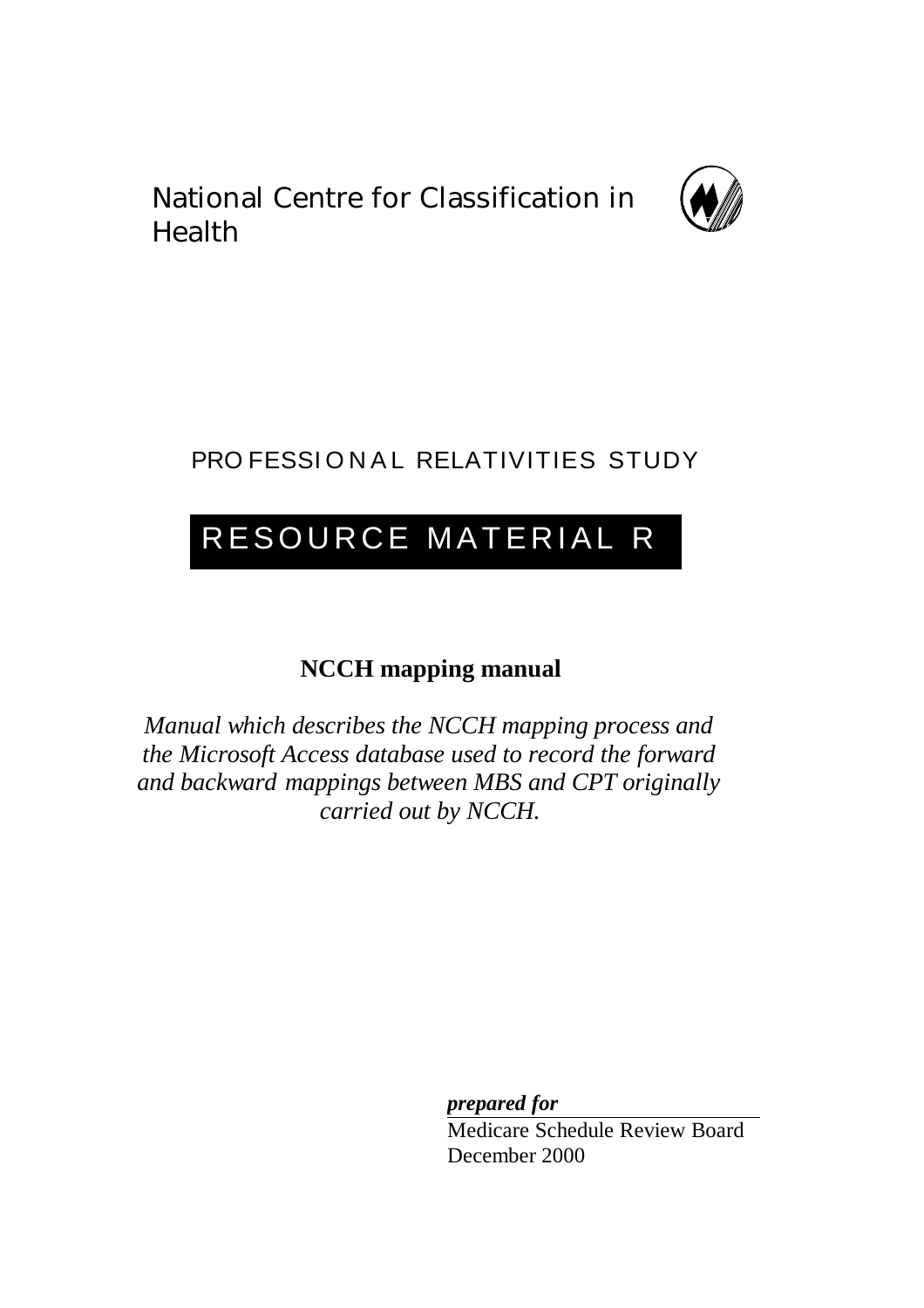

# **NATIONAL CENTRE FOR CLASSIFICATION IN HEALTH**

*Proposal for Study to Determine Resource Based Relative Values For Professional Work Relating to Items in the Medicare Benefits Schedule*

**June 13 1997**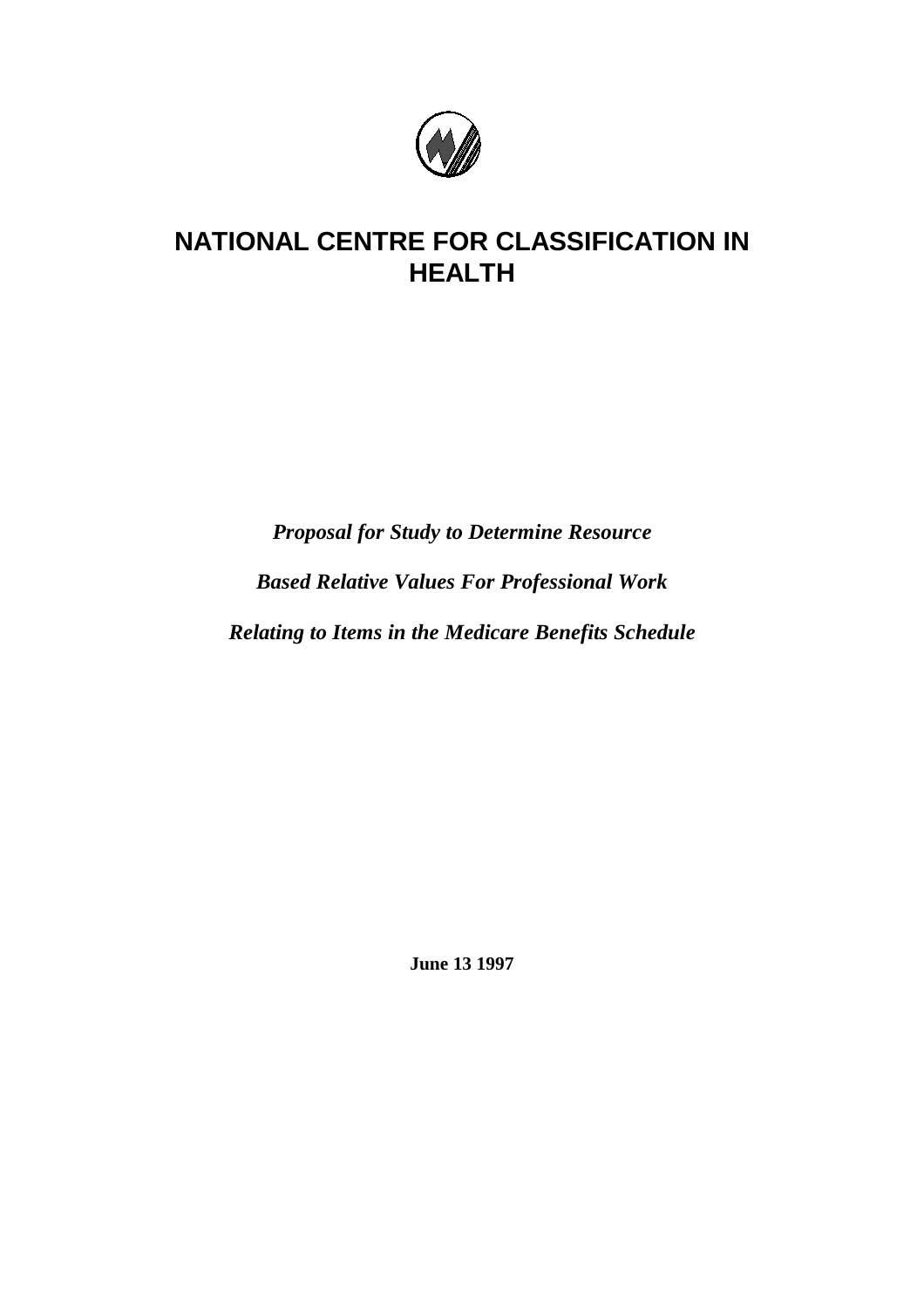| <b>CONTENTS</b>                                       | Page             |
|-------------------------------------------------------|------------------|
| <b>Introduction</b>                                   | 3                |
| <b>Study Phases</b>                                   | $\boldsymbol{4}$ |
| <b>Group Roles and Membership</b>                     | 6                |
| <b>Professional Relativity Study Meetings</b>         | 7                |
| <b>NCCH Staff</b>                                     | 9                |
| <b>Individual Consultants</b>                         | 11               |
| Workplan                                              | 12               |
| <b>Project Deliverables</b>                           | 13               |
| <b>Budget - Phased</b>                                | 14               |
| <b>Budget - Total</b>                                 | 15               |
| <b>Appendix 1. Categories of Medical Practitioner</b> | 16               |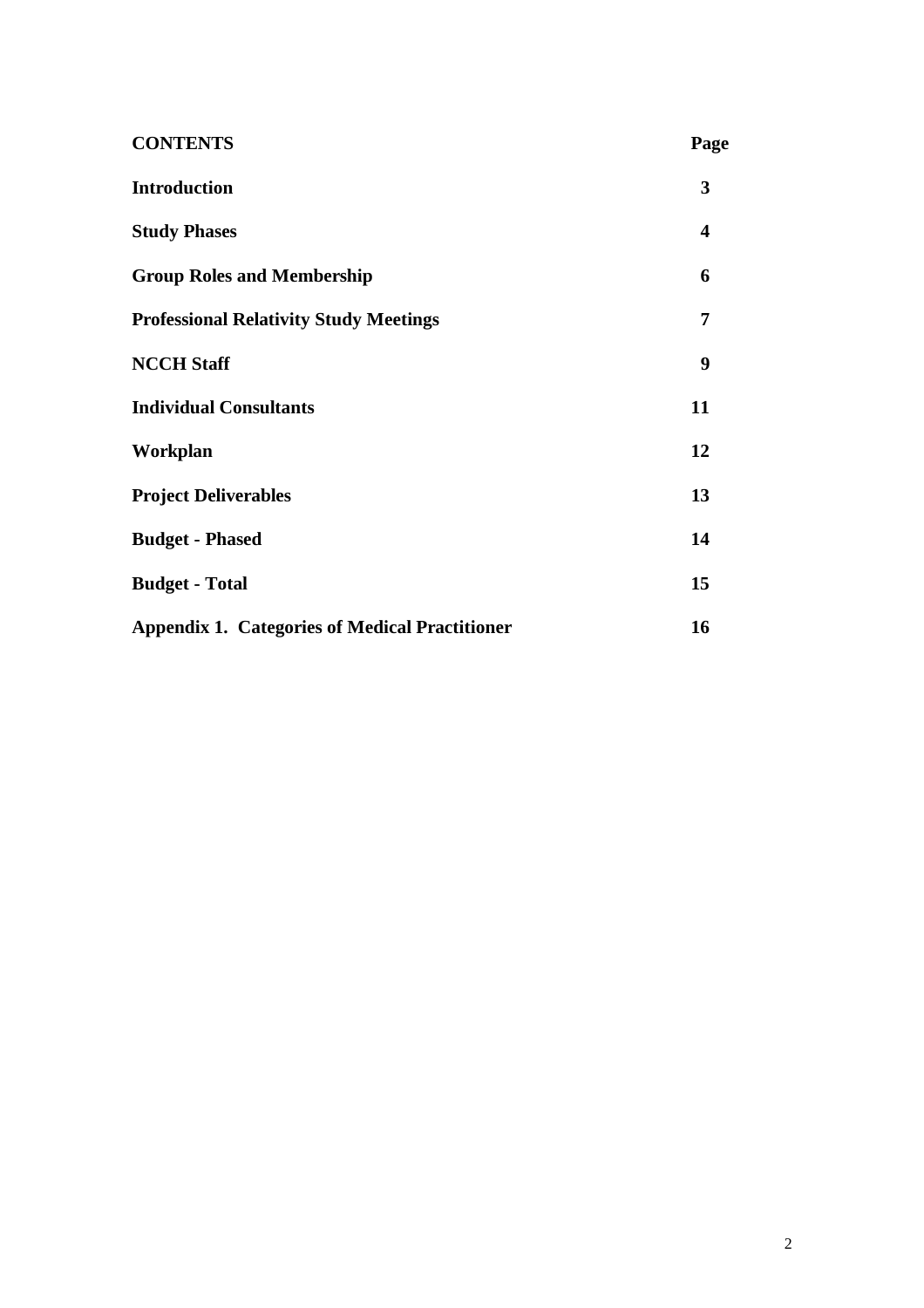#### **INTRODUCTION**

This proposal follows a feasibility study carried out in 1996 and early 1997 by the National Centre for Classification in Health (NCCH) for the Medicare Schedule Review Board (MSRB) to examine the potential for mapping the professional components of services described in overseas schedules with the Medicare Benefits Schedule (MBS).

The overall aim of testing the mapping between the MBS and CPT was to see if the resource based relative value units developed in the United States during the 1980s and applied to the American Medical Association's Current Procedural Terminology (CPT) could be applied to mapped MBS items.

Only the Therapeutic Procedures in Category 3 of MBS were in scope for the feasibility study. That study demonstrated that it is possible to map between MBS and CPT and to gain consensus from expert clinicians on relative intraservice work (time and intensity) for items in the MBS. However, the maps are not sufficiently robust on their own to determine the relative values of the mapped MBS items.

The proposal for the definitive study which follows includes Australian clinician input to decide on a representative group of procedures within each specialty for which resource based relative values will be determined using a range of data including Australian intraservice times, estimates of intensity and maps between MBS and CPT. The relative value units determined for these core items will be used to establish relative values for all items within a specialty and to establish link items between specialties. The definitive study covers 26 specialties (Appendix 1) and the following categories of MBS:

- Category 1 Professional attendances
- Category 2 Diagnostic Procedures and Investigations
- Category 3 Therapeutic Procedures
- Category 4 Oral and Maxillofacial Services

The study will require a complex organisational effort to bring together specialty groups of clinicians and technical advisers in a series of meetings which are interrelated and which will result in advice and reporting to the MSRB at regular intervals.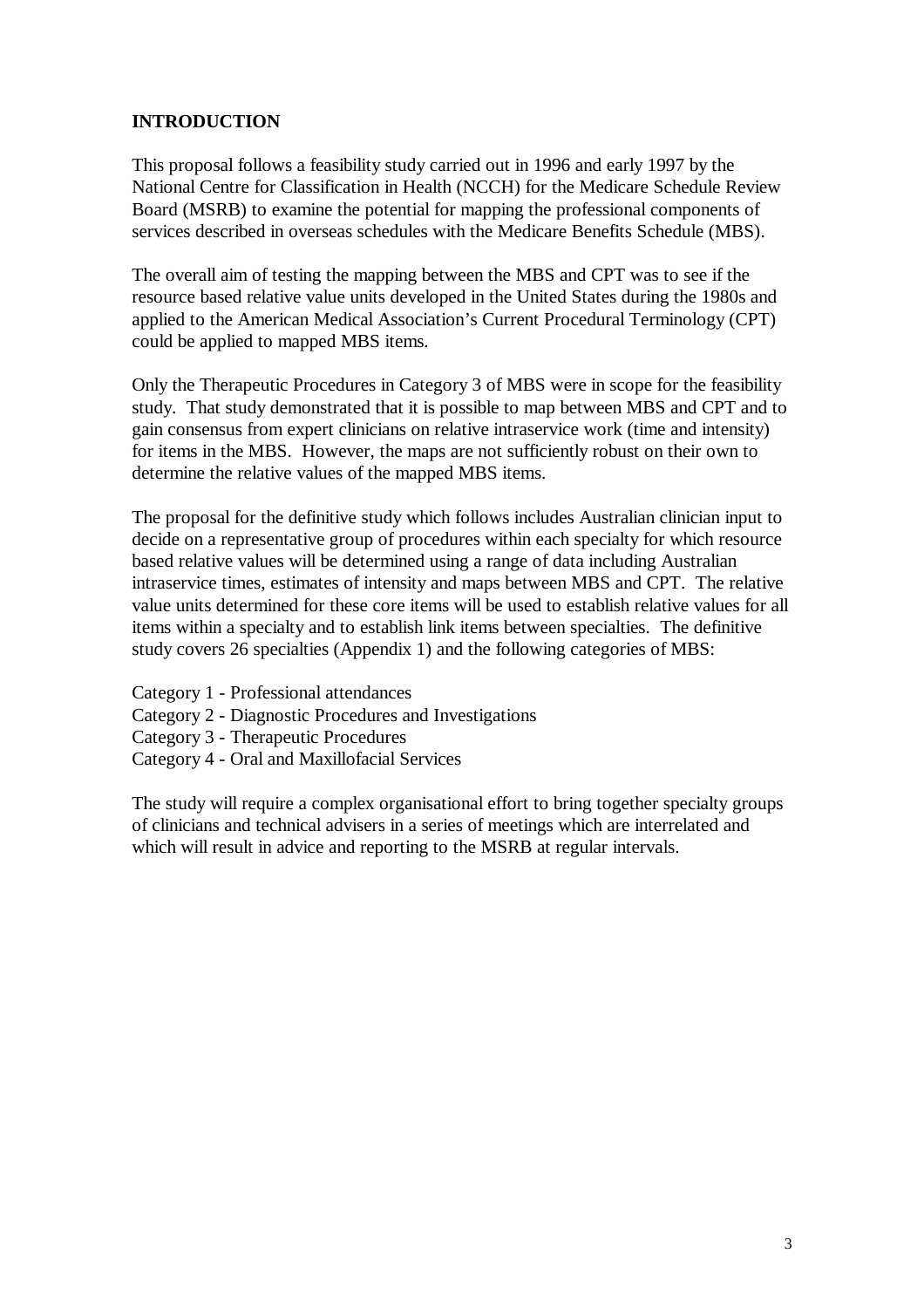#### **STUDY PHASES**

The proposed study is divided into four phases. At the end of each phase, results will be reported to the MSRB so that subsequent phases can be reconsidered and redirected if necessary.

# *Phase 1. Three months (July - September 1997)*

#### **Step 1.**

Professional Relativities Technical Committee (PRTC) to recommend definitions, rules and criteria for application throughout study.

#### **Step 2.**

NCCH Project Officers to map all items in MBS Categories 1 - 4 (3031 items as of May 1997). Evaluate quality of maps using criteria established by PRTC. Present results to second meeting of PRTC.

#### **Step 3.**

First meeting of APPRMS to review definitions, rules and criteria.

**First Interim Report to MSRB**. - Board to approve definitions, rules and criteria.

#### *Phase 2. Five months (October- February 1997)* **Step 4.**

#### NCCH clinical consultants (CCs) to identify core items (20 for each specialty covering a representative range of activities based on quality maps with CPT, volume, the cost of services and attendance items) on which inter and intra professional relativities will be established.

#### **Step 5.**

NCCH to assemble additional data including HCFA frequencies for CPT mapped items, actual theatre times from hospital operating theatre systems, information from DHFS operating theatre service weight study, anaesthesia times for MBS items and MBS relativities using existing fees.

#### **Step 6.**

NCCH meetings with clinician consultants (CCs) to establish RVUs for core items. 26 CC meetings would be held for procedural items and the Consensus Group (CG) on attendance items would hold its first meeting at this stage.

#### **Step 7.**

NCCH to distribute and present results of CC core RVUs to Consensus Groups (CGs) for confirmation of RVUs. The CG for attendance items would meet for a second time to determine attendance item RVUs and provide those RVUs to MSRB for consideration with relativities of therapeutic items.

**Second Interim Report to MSRB. -** Board to approve work to date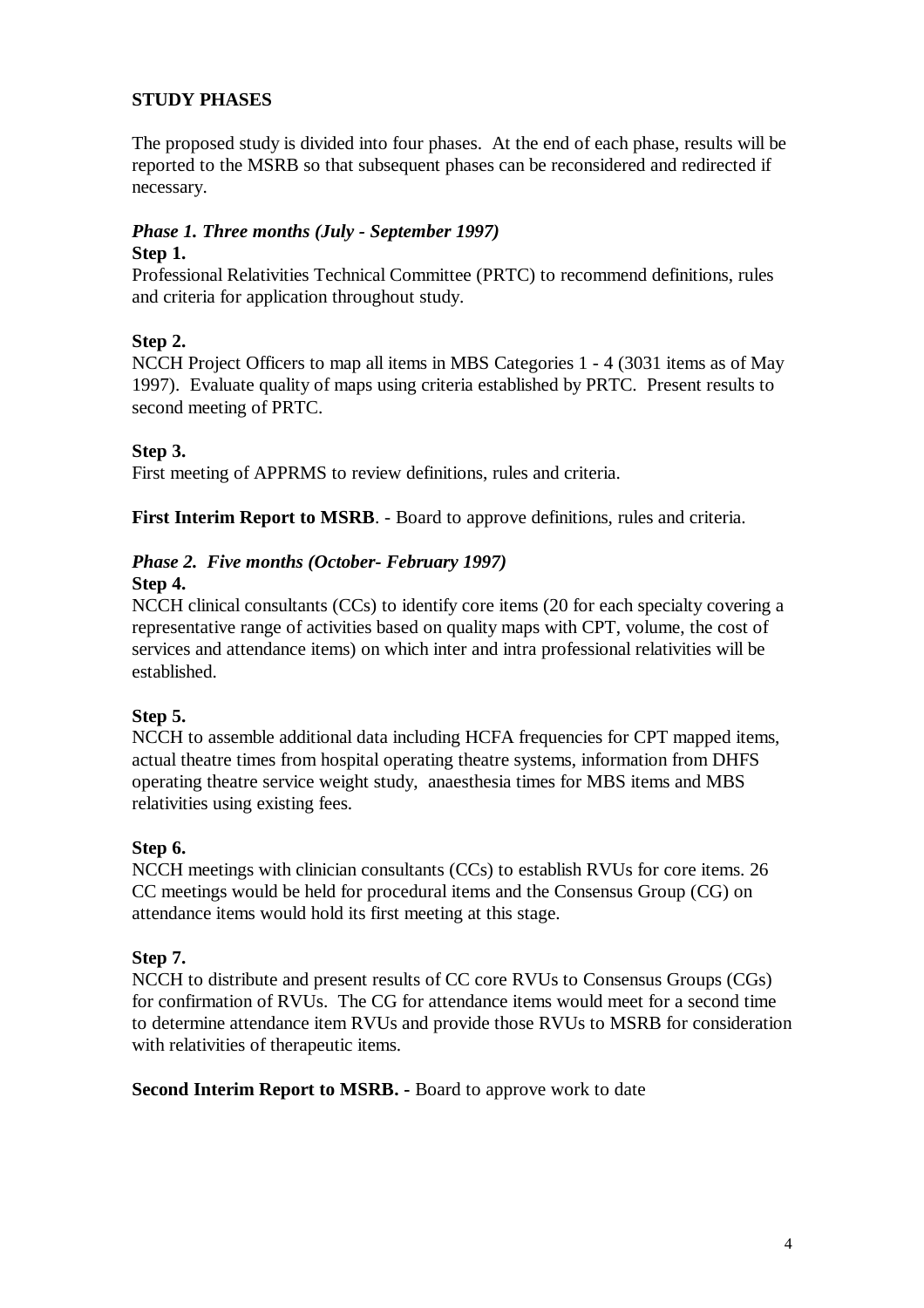# *Phase 3. Three months (March - May 1998)*

### **Step 8.**

NCCH to draft RVUs for remainder of items using RVUs from core items and data on maps, times, weights for remaining items.

#### **Step 9.**

Second meeting of APPRMS to advise members of outcome of CG meetings, RVUs for core and remainder items and to ratify link items.

**Third Interim Report to MSRB**. - Board to approve work to date.

#### *Phase 4. One month (June 1998)* **Step 10.**

Assemble results and prepare final report.

#### **Final Report to MSRB.**

| <b>MEETINGS</b>                                        | <b>ATTENDEES &amp; ROLE</b>                 |
|--------------------------------------------------------|---------------------------------------------|
| 2 meetings of PRTC                                     | NCCH director, project manager, 2 project   |
| $(18 \text{ people } * 2 \text{ meetings} = 36)$       | officers, statistician, 3 facilitators, 6   |
|                                                        | clinicians, 1 MSRB, 3 MSRTF                 |
| 1 meeting of each CC                                   | 2 NCCH staff (project manager & project)    |
| $(4 \text{ people } * 27 \text{ meetings } + 5 = 113)$ | officer), 2 clinicians (includes CG for     |
|                                                        | attendance items)                           |
| 1 meeting of each CG                                   | 2 NCCH staff (facilitator $+1$ other), 2 CC |
| $(9$ people * 27 meetings = 243)                       | clinicians, 4 CG reps, 1 MSRTF              |
| 2 meetings of APPRMS                                   | 3 NCCH staff, 27 craft group reps, 3        |
| $(39 \text{ people } * 2 \text{ meetings} = 78)$       | <b>MSRTF, MSRB</b>                          |
| Total meetings $= 58$                                  |                                             |
| Total people meetings $= 470$                          |                                             |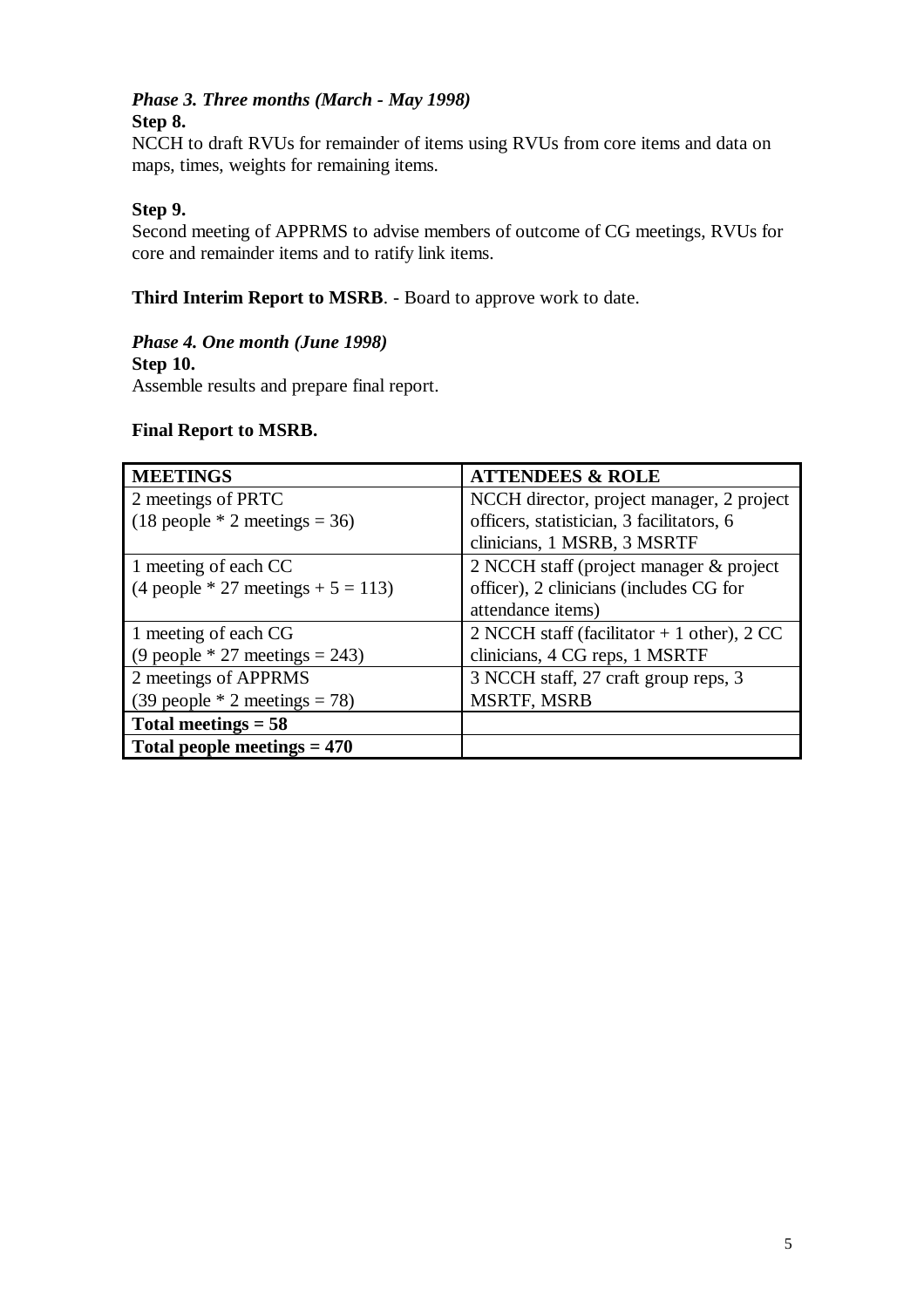#### **GROUP ROLES AND MEMBERSHIP**

1. **Professional Relativities Technical Committee (PRTC)** composed of six clinicians, NCCH director, project manager, project officers, statistician, meeting facilitators and a representative of the MSRB and the Medicare Schedule Review Task Force (MSRTF). This committee will be formed by the MSRTF. It will meet twice early in the life of the project to recommend definitions, rules and criteria for application throughout the study.

2. **Clinical Consultants (CCs)**. From each of 26 specialty groups, two clinicians who routinely advise the NCCH on classification development will be nominated by NCCH. These consultants will be paid and meeting arrangements made by NCCH. Their role will be to identify and make recommendations to the Consensus Groups on core items, times, intensity, RVUs and link items. There will be one face to face meeting of each CC group with additional work done by mail, fax and teleconference.

3. **Consensus Groups (CGs).** There will be **26 consensus groups on procedural items** comprised of 4 representatives of each specialty to be nominated by Colleges and Associations together with the two NCCH clinical consultants, 2 NCCH staff and 1 representative from the MSRTF. In addition, there will be **1 consensus group on attendance items** made up of 6 clinicians, 2 NCCH staff and 1 representative from the MSRTF. All consensus groups will be formed by MSRTF. The role of the procedural consensus groups is to confirm recommendations from the CCs on RVUs and link items for core and remainder items. The role of the consensus group on attendance items is slightly different in that there is no CC for attendance items so that the attendance item CG will develop its own recommendations for consideration by the APPRMS.

#### 4. **Advisory Panel on Professional Relativities for Medical Services (APPRMS)**

made up of 26 clinicians (one from each of 26 craft groups), NCCH director, 2 NCCH staff, statistician, MSRTF staff and members of the MSRB. This cross specialty panel will meet twice during the course of the twelve month study to confirm the maps, the RVUs recommended for core and remainder items and inter specialty link items. Nominees would represent the interests of specialty and professional groups and would provide communication to and from the specialty clinical organisations. To be formed by MSRTF.

Details of the roles and membership of these committees is shown in the following table: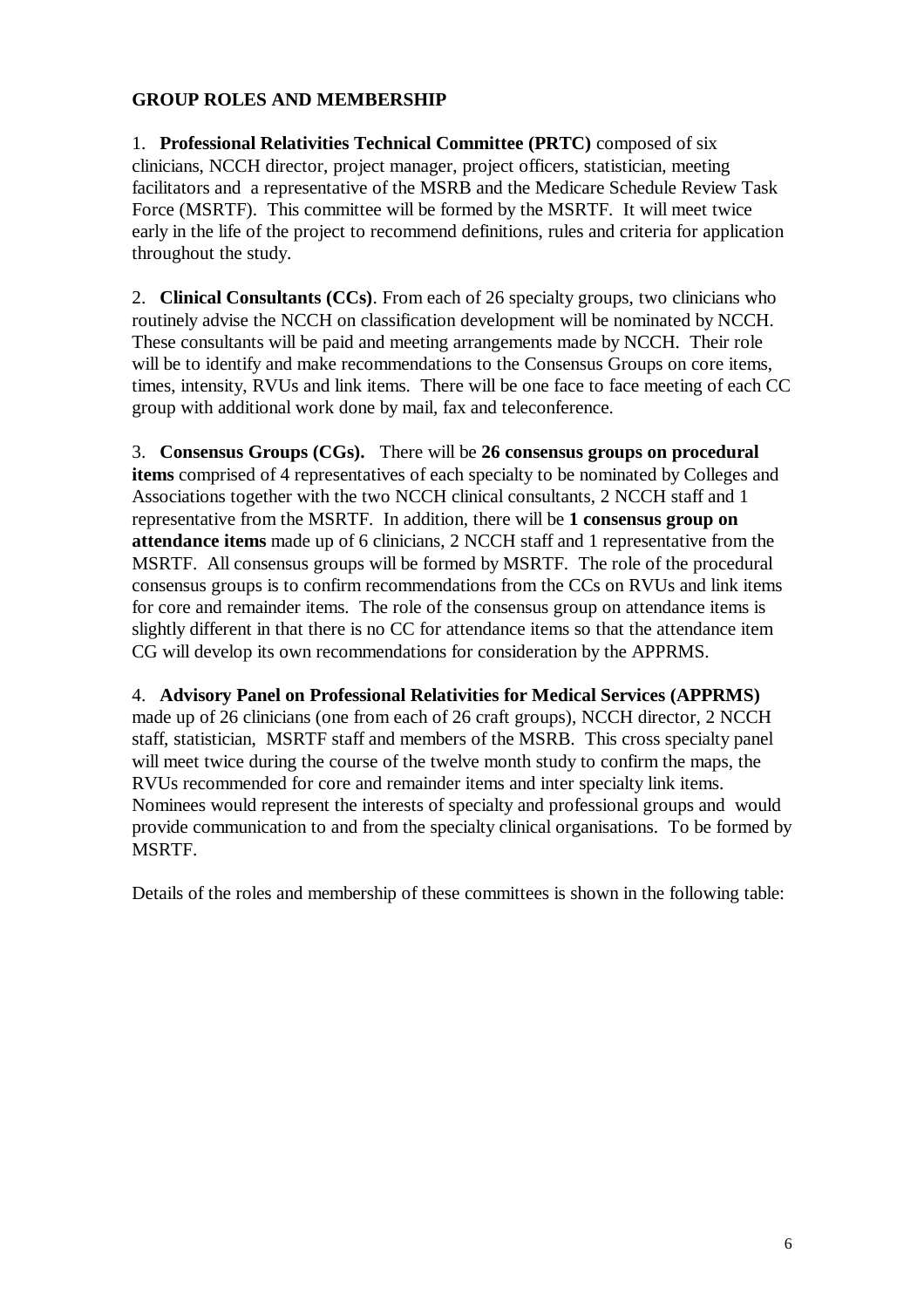## **PROFESSIONAL RELATIVITY STUDY MEETINGS**

|                                  | <b>MEMBERS</b>              | <b>ROLE</b>                        |
|----------------------------------|-----------------------------|------------------------------------|
| <b>Professional Relativities</b> | 6 clinicians:               | Recommend definition of time -     |
| <b>Technical Committee</b>       | 1 GP rural (obstetrics)     | total service time, intra, pre and |
|                                  | 1 GP metropolitan           | post                               |
| 2 meetings                       | 1 general surgeon           | Recommend definition of            |
|                                  | 1 specialist surgeon        | direct/indirect time & effect on   |
| <b>Phase 1</b>                   | (?Plastics, ENT)            | <b>MBS</b> relativities            |
|                                  | 1 general physician or      | Recommend effect of using          |
|                                  | paediatrician               | existing MBS item relativities for |
|                                  | 1 specialist physician      | <b>RVUs</b>                        |
|                                  | (cardiology or GE)          | Recommend formula for              |
|                                  | <b>NCCH</b> Director        | calculating time and intensity to  |
|                                  | <b>NCCH Project Manager</b> | establish RVUs                     |
|                                  | NCCH Project Officers (4)   | Recommend methods for RVUs         |
|                                  | Statistician                | for consults, therapeutic $\&$     |
|                                  | Meeting Facilitators (5)    | anaesthesia items                  |
|                                  | MSRTF(3)                    | Recommend criteria for choosing    |
|                                  | MSRB(1)                     | core & link items                  |
|                                  |                             | Recommend method for               |
|                                  |                             | translating RVUs from core to      |
|                                  |                             | remaining items                    |
|                                  |                             | Recommend criteria for             |
|                                  |                             | accepting a good map               |
| <b>Clinician Consultants</b>     | 2 representatives of 26     | Decide 20 core items in specialty  |
|                                  | specialties + Attendance    | Review data on core items          |
| 27 meetings                      | item Consensus Group        | Establish times & intensity for    |
|                                  | <b>NCCH</b> facilitator     | core items                         |
| Phase 2                          | NCCH project officer        | Establish link items               |
|                                  |                             | Make recommendations to            |
|                                  |                             | <b>Consensus Groups</b>            |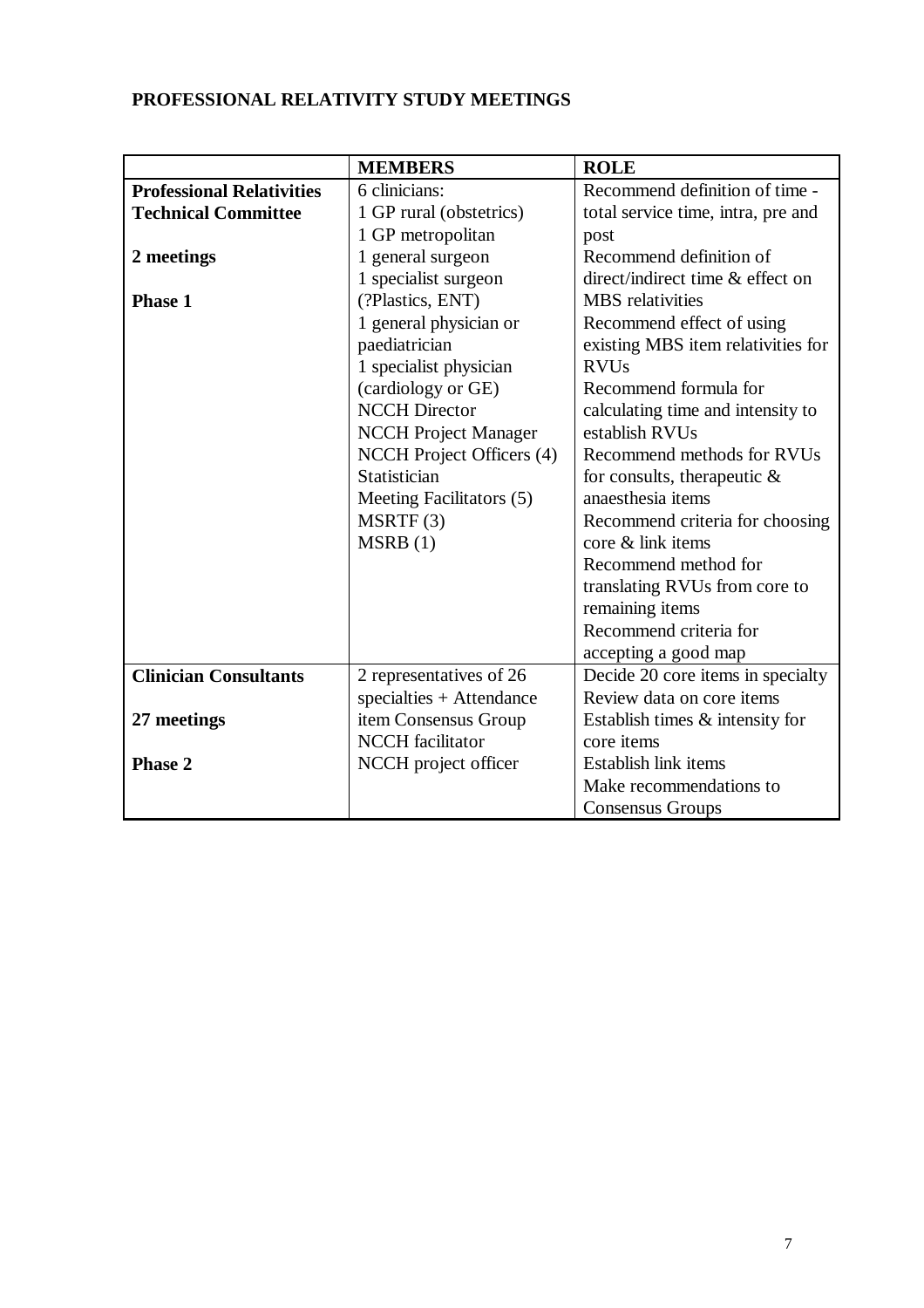## **PROFESSIONAL RELATIVITY STUDY MEETINGS (continued)**

|                                  | <b>MEMBERS</b>                  | <b>ROLE</b>                       |
|----------------------------------|---------------------------------|-----------------------------------|
| <b>Consensus Groups</b>          | <b>Consensus Groups on</b>      | Agree RVUs for core items and     |
|                                  | <b>Procedural Items:</b>        | confirm link items                |
| 27 meetings                      | 26 groups representing          |                                   |
|                                  | procedural specialty groups     |                                   |
| <b>Phase 2</b>                   | 4 representatives of each       |                                   |
|                                  | specialty nominated by          |                                   |
|                                  | Colleges & Societies            |                                   |
|                                  | 2 clinician consultants         |                                   |
|                                  | <b>NCCH Meeting Facilitator</b> |                                   |
|                                  | <b>NCCH</b> Project Officer     |                                   |
|                                  | 1 MSRTF representative          |                                   |
|                                  | <b>Consensus Group on</b>       |                                   |
|                                  | <b>Attendance Items:</b>        |                                   |
|                                  | 2 General Practitioners         |                                   |
|                                  | General Surgeon                 |                                   |
|                                  | Specialist Surgeon              |                                   |
|                                  | General Physician or            |                                   |
|                                  | Paediatrician                   |                                   |
|                                  | Specialist Physician            |                                   |
|                                  | (Cardiologist or GE)            |                                   |
|                                  | <b>NCCH Meeting Facilitator</b> |                                   |
|                                  | <b>NCCH Project Officer</b>     |                                   |
|                                  | 1 MSRTF Representative          |                                   |
|                                  |                                 |                                   |
| <b>Advisory Panel on</b>         | 26 clinicians, 1 from each      | Note and comment on PRTC          |
| <b>Professional Relativities</b> | craft group                     | rules, definitions, crtieria,     |
| in Medical Services              | <b>NCCH</b> director            | formulae                          |
|                                  | NCCH project manager            | Confirm RVUs for core and         |
| 2 meetings                       | Statistician                    | remaining items from CCs and      |
|                                  | <b>MSRTF</b> staff              | CGs                               |
| Phase 1                          | <b>MSRB</b> members             | Confirm link items                |
|                                  |                                 | Provide communication to and      |
| Phase 3                          |                                 | from craft groups                 |
| <b>Medicare Schedule</b>         |                                 | Approve definitions, rules and    |
| <b>Review Board</b>              |                                 | criteria to apply to the study as |
|                                  |                                 | recommended by PRTC               |
|                                  |                                 | Attend meetings of APPRMS -       |
|                                  |                                 | chair to come from AMA            |
|                                  |                                 | representative                    |
|                                  |                                 | Review project at conclusion of   |
|                                  |                                 | each phase                        |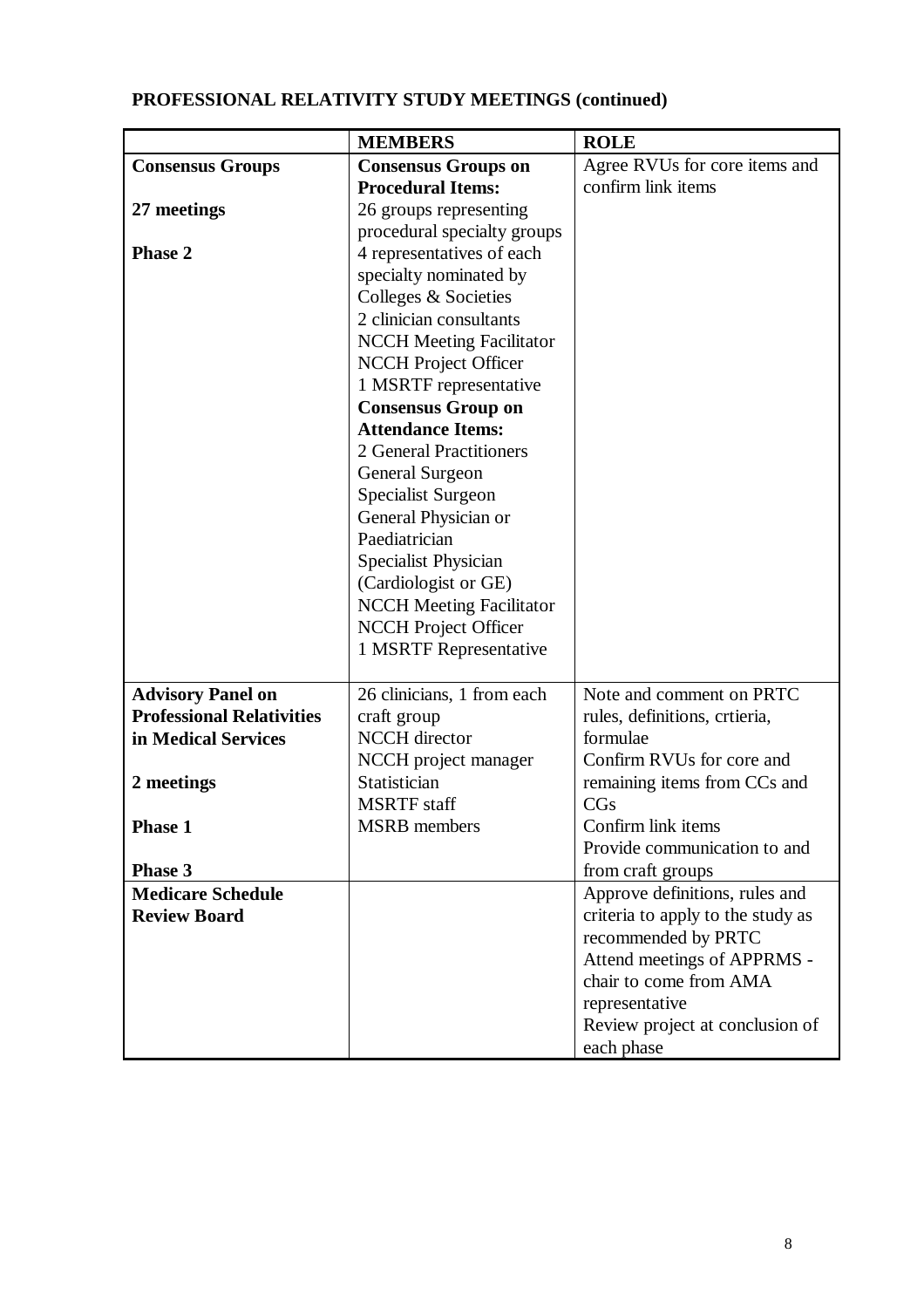#### **NCCH STAFF ROLES**

The NCCH will be responsible for the day to day management of the project.

#### **NCCH Director**

Attend meetings with MSRTF and MSRB Assist with preparation of reports to MSRB Liaise with members of MSRTF

#### **Project Manager:**

Become familiar with criteria, rules and definitions for development of RVUs Oversee the day to day management of the project for the NCCH. Communicate with MSRTF concerning organisation of meetings, preparation of data and reports to project groups and MSRTF Supervise NCCH project officers Ensure time lines are followed Prepare interim and final reports for MSRB Manage NCCH project budget Attend meetings of PRTC, APPRMS, CCs and CGs when possible

#### **Meeting facilitators**

Become familiar with criteria, rules and definitions for development of RVUs Assist in preparation of material for CG meetings Run CG meetings Assist in preparation of reports from CG meetings

#### **Project Officers:**

Become familiar with criteria, rules and definitions for development of RVUs Carry out mappings between MBS and CPT Retrieve and assemble data on actual theatre times for Australian procedures, MBS relativities, CPT mapped item relativities and frequencies, anaesthesia times (in conjunction with MSRTF). Attend meetings of PRTC, APPRMS, CCs and CGs Keep minutes and prepare reports of meetings

#### **Statistician (OR Systems Pty Ltd.):**

Play a major role in PRTC in assisting with decisions on:

- definition of time total service time, intra, pre and post
- definition of direct/indirect time & effect on MBS relativities
- effect of using existing MBS item relativities for RVUs
- formula for calculating time and intensity to establish RVUs
- methods for RVUs for consults, therapeutic and anaesthesia items
- criteria for choosing core and link items
- method for translating RVUs from core to remaining items
- criteria for accepting a good map

Test PRTC decisions on above definitions and criteria

Supervise database manager

Attend meetings of PRTC, APPRMS

Liaise with NCCH and MSRTF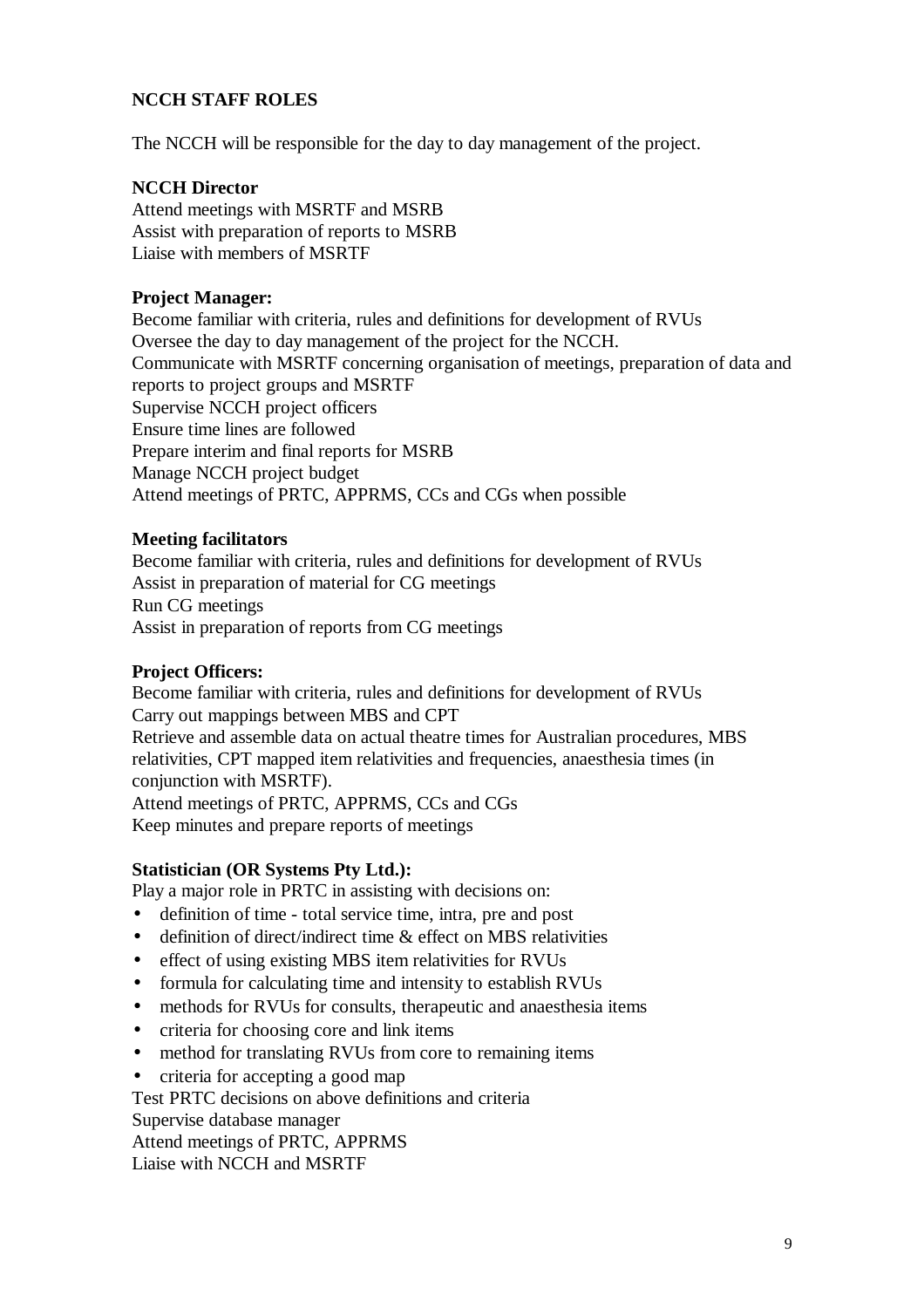#### **Database Manager (OR Systems Pty Ltd.):**

Prepare and maintain mapping data bases and reports Prepare data bases with additional data on theatre  $\&$  anaesthesia times, frequencies, MBS relativities Enter results from CC and CG meetings on time and intensity estimates Establish e-mail links with other project staff.

#### **Administrative Assistant:**

Arrange meetings, travel.

Disseminate material to meeting participants

Prepare reports.

Liaise with interstate staff

Prepare and maintain data bases of group membership, contact addresses, phones, faxes, email

Liaise with MSRTF re meeting organisation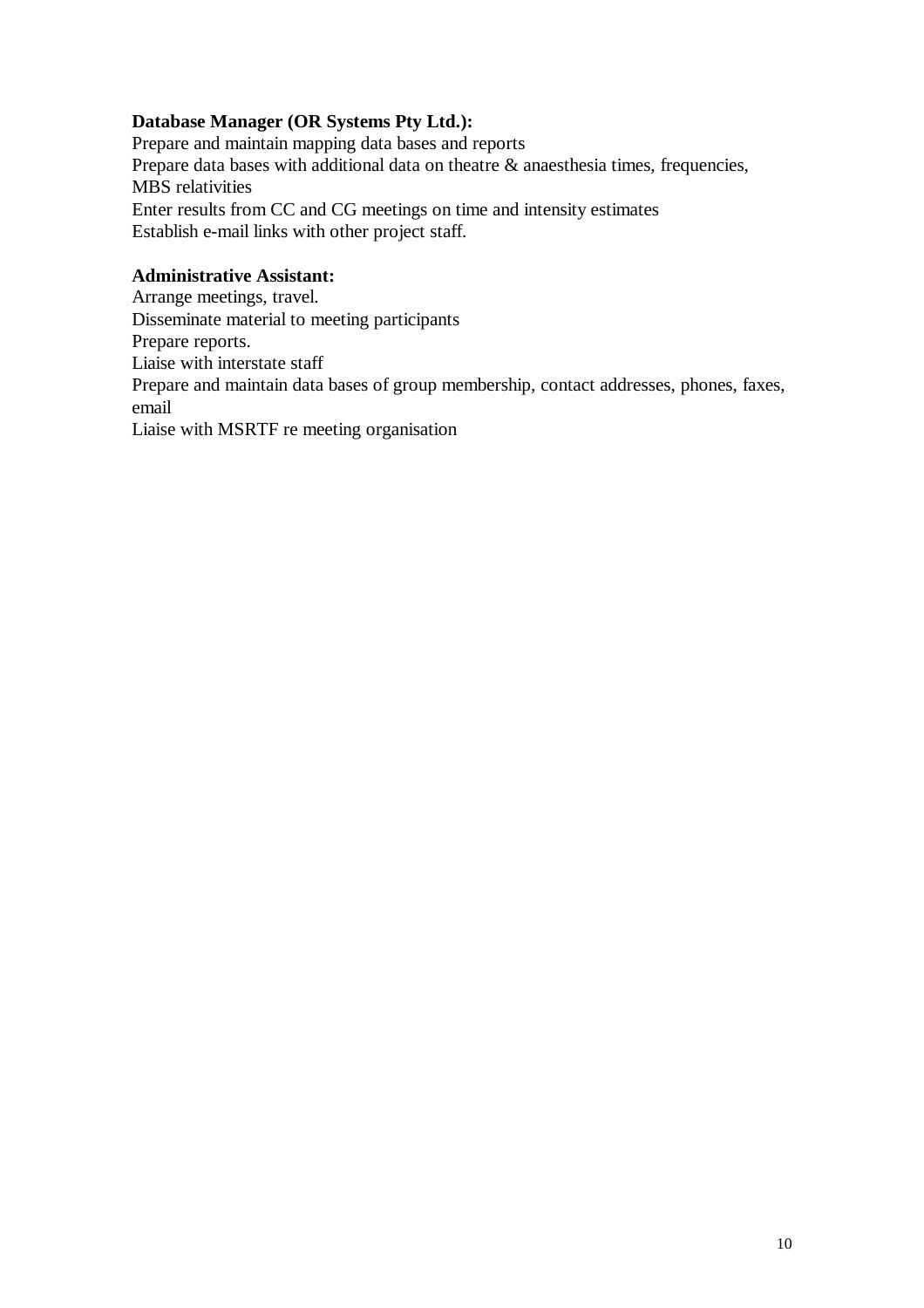#### **INDIVIDUAL CONSULTANTS**

Associate Professor Rosemary Roberts, Director, National Centre for Classification in Health, University of Sydney (also Meeting Facilitator). Involved in Feasibility Study.

Ms Lauren Jones, Project Manager, NCCH, University of Sydney (also Meeting Facilitator). Involved in proposal for Feasibility Study. Consultant to NCCH on code development, adverse events, clinical indicators, data quality projects.

Ms Jennifer Shepheard, Project Officer, Melbourne. Involved in Feasibility Study, Urology mapping.

Ms Joy Smith, Project Officer, Brisbane. Involved in Feasibility Study, Urology mapping.

Ms Andrea Groom, Project Officer, Melbourne. Involved in Feasibility Study, Neurosurgery mapping.

Ms Paula Hallang, Project Officer, Melbourne. Involved in Feasibility Study. Neurosurgery mapping.

Ms Barbara Anderson, Meeting Facilitator, Sydney. Senior Health Information Manager in consultant practice with wide experience in hospitals health information systems, hospital accreditation, education and quality assurance.

Mrs Sue Walker, Associate Director, NCCH, Queensland University of Technology (also Meeting Facilitator). Involved in Feasibility Study.

Ms Kerry Innes, Associate Director, NCCH, University of Sydney (also Meeting Facilitator). Involved in Feasibility Study.

Mr George Rennie, OR Systems Pty Ltd, Medical Statistician, Melbourne. Involved in projects for MSRTF including Diagnostic Imaging Review, Relative Value Study with KPMG, Practice Costs with Deloitte & Touche Consulting.

Mr Andrew Brion, Database Manager, OR Systems Pty Ltd., Melbourne

Ms Florence Crowther, Administrative Assistant, Sydney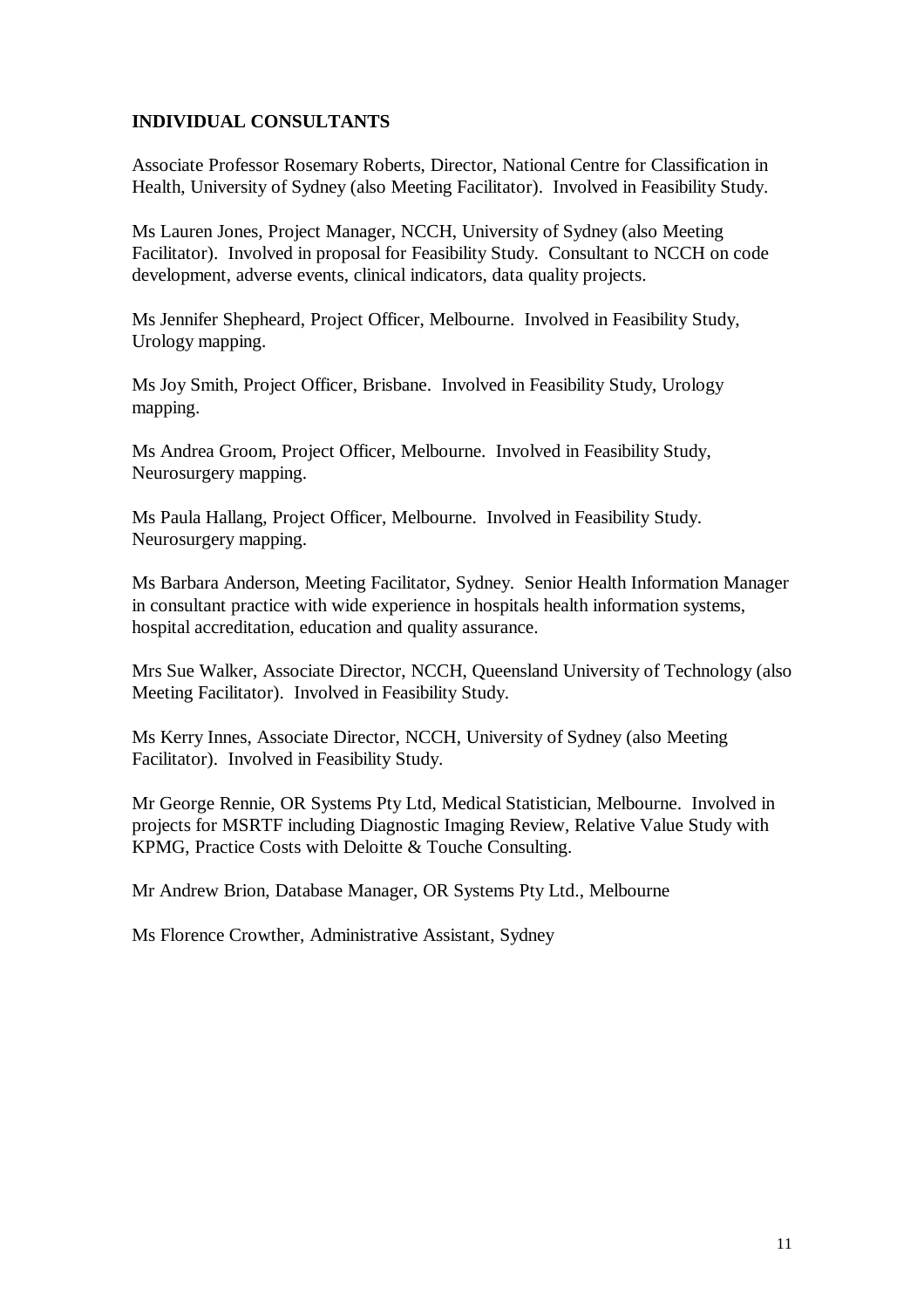## **PROFESSIONAL RELATIVITY STUDY WORK PLAN**

| <b>Phase</b> | <b>Wk Commencing</b> | <b>Function</b>                                                                                |
|--------------|----------------------|------------------------------------------------------------------------------------------------|
| Phase 1      | 30 June 1997         | Select PRTC members. Seek CC, CG & APPRMS members. Brief statistician                          |
|              | 7 July 97            | Arrange PRTC meeting. Develop data bases. Get frequency data                                   |
|              | 14 July 97           | Start mapping. Draft rules, defns, criteria for PRTC                                           |
|              | 21 July 97           | PRTC development continued. Mapping                                                            |
|              | 28 July 97           | PRTC 1st meeting - rules, defns, criteria for item selection & RVU. Mapping                    |
|              | 4 August 97          | Test rules, crtieria (statistician). Mapping                                                   |
|              | 11 August 97         | Rule testing continued. Mapping. Organise CC meetings                                          |
|              | 18 August 97         | Rule testing continued. Mapping                                                                |
|              | 25 August 97         | Rule testing continued. Mapping                                                                |
|              | 1 September 97       | Rule testing continued. Mapping                                                                |
|              | 8 September 97       | Rule testing continued. Mapping                                                                |
|              | 15 September 97      | PRTC 2nd meeting to confirm rules, definitions, criteria                                       |
|              | 22 September 97      | First meeting APPRMS                                                                           |
|              | 29 September 97      | <b>First interim report to MSRB</b>                                                            |
| Phase 2      | 6 October 97         | PRTC rules, definitions etc to CCs                                                             |
|              | 13 October 97        | NCCH CCs identify 20 core items for ea specialty based on map quality & vol                    |
|              | 20 October 97        | NCCH assemble data on core items (HCFA vols, theatre times, OR wts, RVUs)                      |
|              | 27 October 97        | NCCH assemble data continued                                                                   |
|              | 3 November 97        | NCCH assemble data continued                                                                   |
|              | 10 November 97       | NCCH assemble data & send to CCs. Arrange CG meetings.                                         |
|              | 17 November 97       | Meetings 26 CCs and attendance CG to decide RVUs & links for 600 items                         |
|              | 24 November 97       | CC group meetings continued. Results of CC meetings to CGs                                     |
|              | 1 December 97        | CC group meetings continued. Results of CC meetings to CGs                                     |
|              | 8 December 97        | CC group meetings continued. Mtgs $27 \text{ CGs}$ to review $600 \text{ core} + \text{links}$ |
|              | 15 December 97       | CC & CG group meetings continued                                                               |
|              | 22 December 97       | CC & CG group meetings continued                                                               |
|              | 29 Dec - 16 Jan      | THREE WEEK BREAK                                                                               |
|              | 19 January 98        | Preparation for CG meetings                                                                    |
|              | 26 January 98        | CG meetings continued                                                                          |
|              | 2 February 98        | CG meetings continued                                                                          |
|              | 9 February 98        | CG meetings continued                                                                          |
|              | 16 February 98       | CG meetings continued                                                                          |
|              | 23 February 98       | <b>Second interim report to MSRB</b>                                                           |
| Phase 3      | 2 March 98           | NCCH to draft RVUs for remainder items                                                         |
|              | 9 March 98           | NCCH to draft RVUs for remainder items                                                         |
|              | 16 March 98          | NCCH to draft RVUs for remainder items                                                         |
|              | 23 March 98          | NCCH consult with CCs re remainder items. Arrange second meeting APPRMS.                       |
|              | 30 March 98          | NCCH consult with CCs re remainder items                                                       |
|              | 6 April 98           | NCCH consult with CCs re remainder items                                                       |
|              | 13 April 98          | <b>EASTER</b>                                                                                  |
|              | 20 April 98          | NCCH prepare all items for APPRMS                                                              |
|              | 27 April 98          | Results of all items to APPRMS                                                                 |
|              | 4 May 98             | Meeting preparation                                                                            |
|              | 11 May 98            | Second meeting of APPRMS                                                                       |
|              | 18 May 98            | Prepare third report                                                                           |
|              | 25 May 98            | Third interim report to MSRB                                                                   |
| Phase 4      | 1 June 98            | Report preparation                                                                             |
|              | 8 June 98            | Report preparation                                                                             |
|              | 15 June 98           | Report preparation                                                                             |
|              | 22 June 98           | <b>Final Report to MSRB</b>                                                                    |
|              |                      |                                                                                                |

The foregoing work plan outlines the framework for the project. In developing the work plan the NCCH recognises that the Board is anxious that the project progress as expeditiously as possible. Whenever it can, the NCCH will bring forward any components, particularly in house components, which will facilitate progress.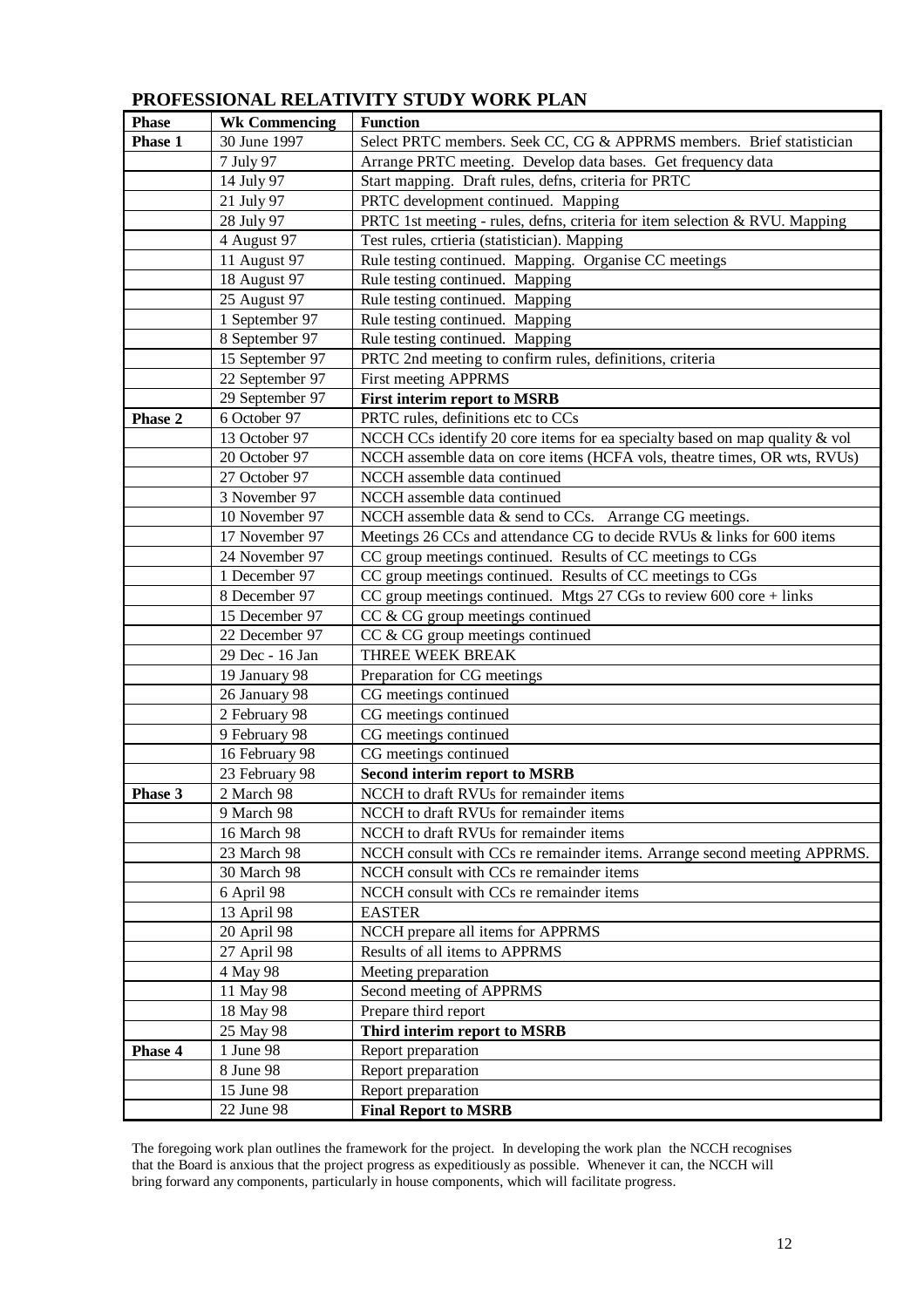#### **PROJECT DELIVERABLES**

#### **Phase 1. Three months. July - September 1997.**

Recommendations from PRTC on:

- definitions of time total service time, intra, pre and post service time
- definitions of direct/indirect time and effect on MBS relativities
- effect of using existing MBS item relativities for RVUs
- formula for calculating time and intensity to establish RVUs
- methods for RVUs for consultations, therapeutic and anaesthesia items
- criteria for choosing core and link items
- method for translating RVUs from core to remaining items
- criteria for accepting a good map, including consideration of a weighted average

Results of mappings for all items in Categories 1, 2, 3 and 4 of MBS to CPT Results of first meeting of APPRMS

**\*** First interim report to MSRB - Board to approve definitions, rules and criteria

#### **Phase 2. Five months. October - February 1998**

Results of meetings with clinician consultants for 26 specialties and first meeting of consensus group on professional attendance items

Twenty core items for each of 26 specialties and professional attendance items in Category 1.

Frequencies and work RVUs for mapped CPT items

Link items between specialties

MBS relativities based on existing fees for the 27\*20 items (540 items)

Actual theatre times, DHFS theatre times, Anaesthesia times for 540 items

Results of meetings of 27 Consensus Groups

**\*** Second interim report to MSRB - Board to approve work to date

#### **Phase 3. Three months. March - May 1998.**

Work relative value units for all MBS items Results of second meeting of APPRMS **\*** Third interim report to MSRB - Board to approve work to date

#### **Phase 4. One month. June 1998.**

**\*** Final report to MSRB

**\*** Reports to the Board to take the form of a presentation and formal report to a meeting of the Board briefly describing the status of the project and identifying issues of concern or matters for discussion and decision by the Board.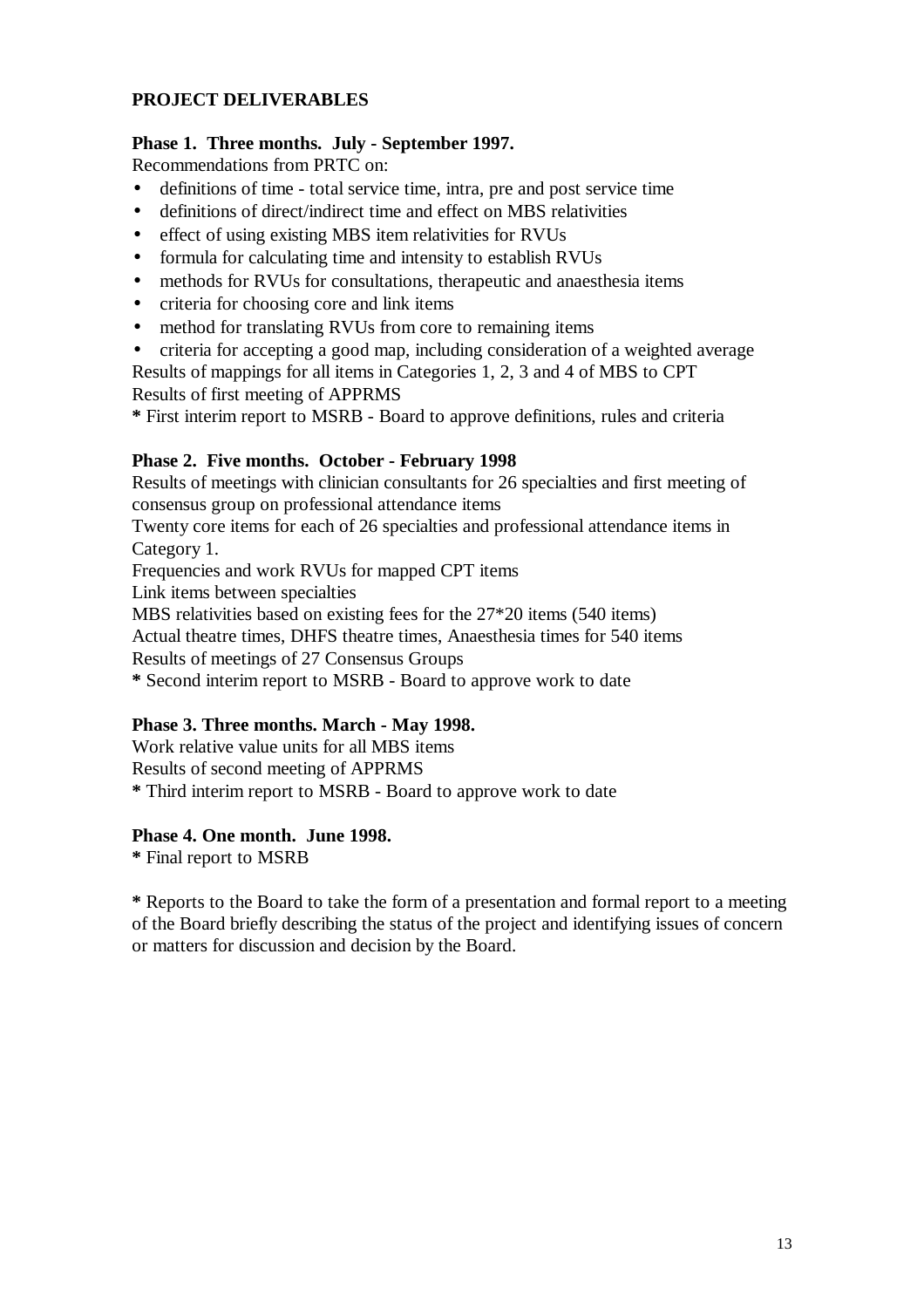#### **APPENDIX 1**

#### **CATEGORIES OF MEDICAL PRACTITIONER APPROVED BY THE MEDICARE SCHEDULE REVIEW BOARD FOR PURPOSES OF THE PROFESSIONAL RELATIVITITY AND PRACTICE COSTS STUDIES**

- 1. Other Medical Practice
- 2. General Practice (vocationally registered)
- 3. Obstetrics and Gynaecology
- 4. General Surgery
- 5. Cardio-thoracic Surgery
- 6. Neurosurgery
- 7. Orthopaedic Surgery
- 8. Paediatric Surgery
- 9. Plastic Surgery
- 10. Urology
- 11. Vascular Surgery
- 12. Ophthalmology
- 13. ENT/Facio-maxillary Surgery (? Dental Surgery)
- 14. Anaesthesia (Specialist, Intensive Care, Resuscitation)
- 15. Dermatology
- 16. Psychiatry
- 17. General Medicine (Infectious Diseases, Geriatrics, Immunology, Endocrinology)
- 18. Cardiology
- 19. Renal Medicine
- 20. Gastroenterology
- 21. Neurology
- 22. Paediatric Medicine
- 23. Rehabilitation Medicine
- 24. Rheumatology
- 25. Thoracic Medicine
- 26. Emergency Medicine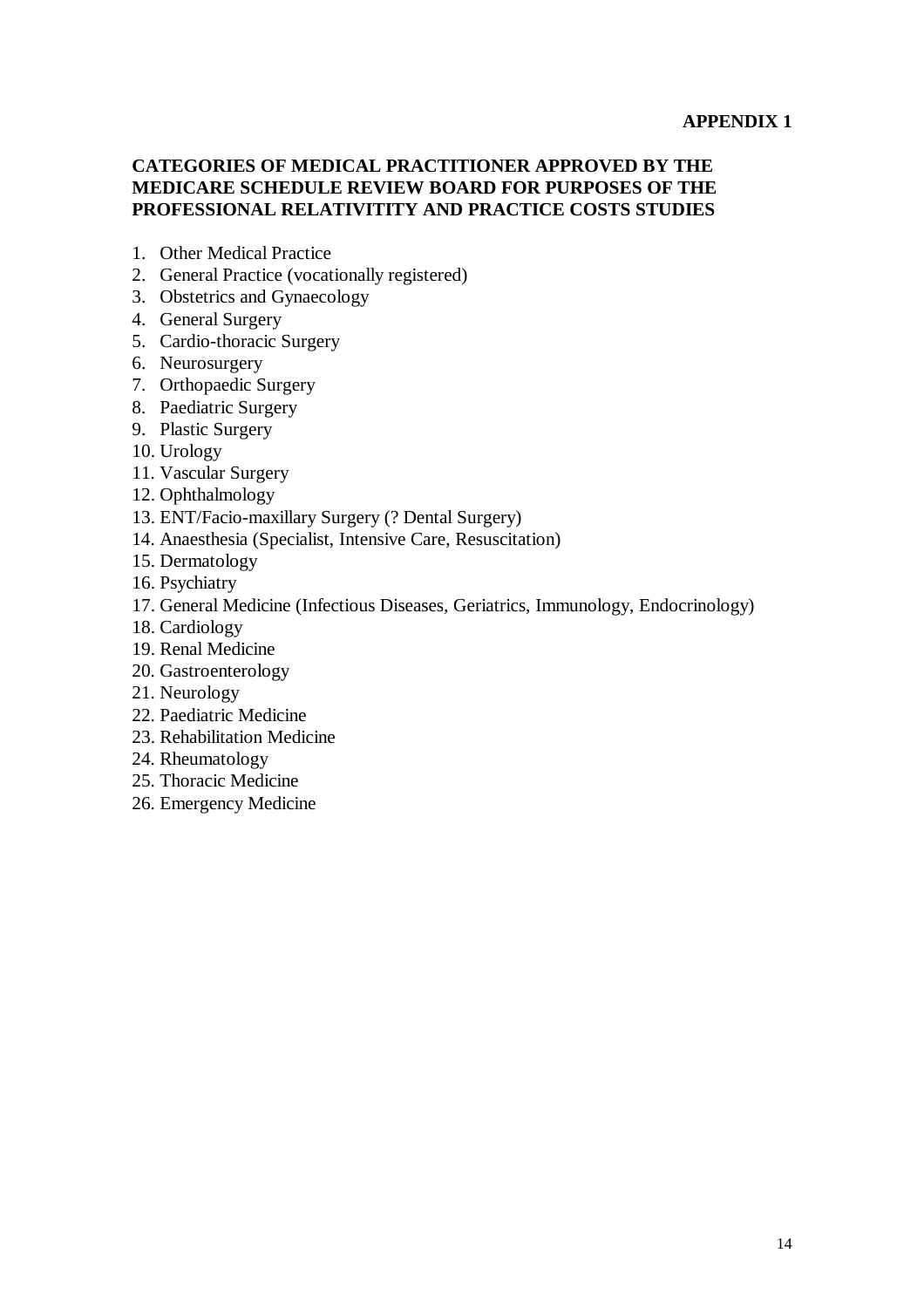# **Professional Relativities Study**

# **MBS-CPT Mapping Procedures**

July, 1997

Technical Contact: Database Management - Andrew Brion 9/10 Valentine Grove, Armadale, VIC 3143, AUSTRALIA Tel & Fax: +61 3 9509 9735 E-mail: ABrion@compuserve.com Home Page: http://rubens.its.unimelb.edu.au/~amb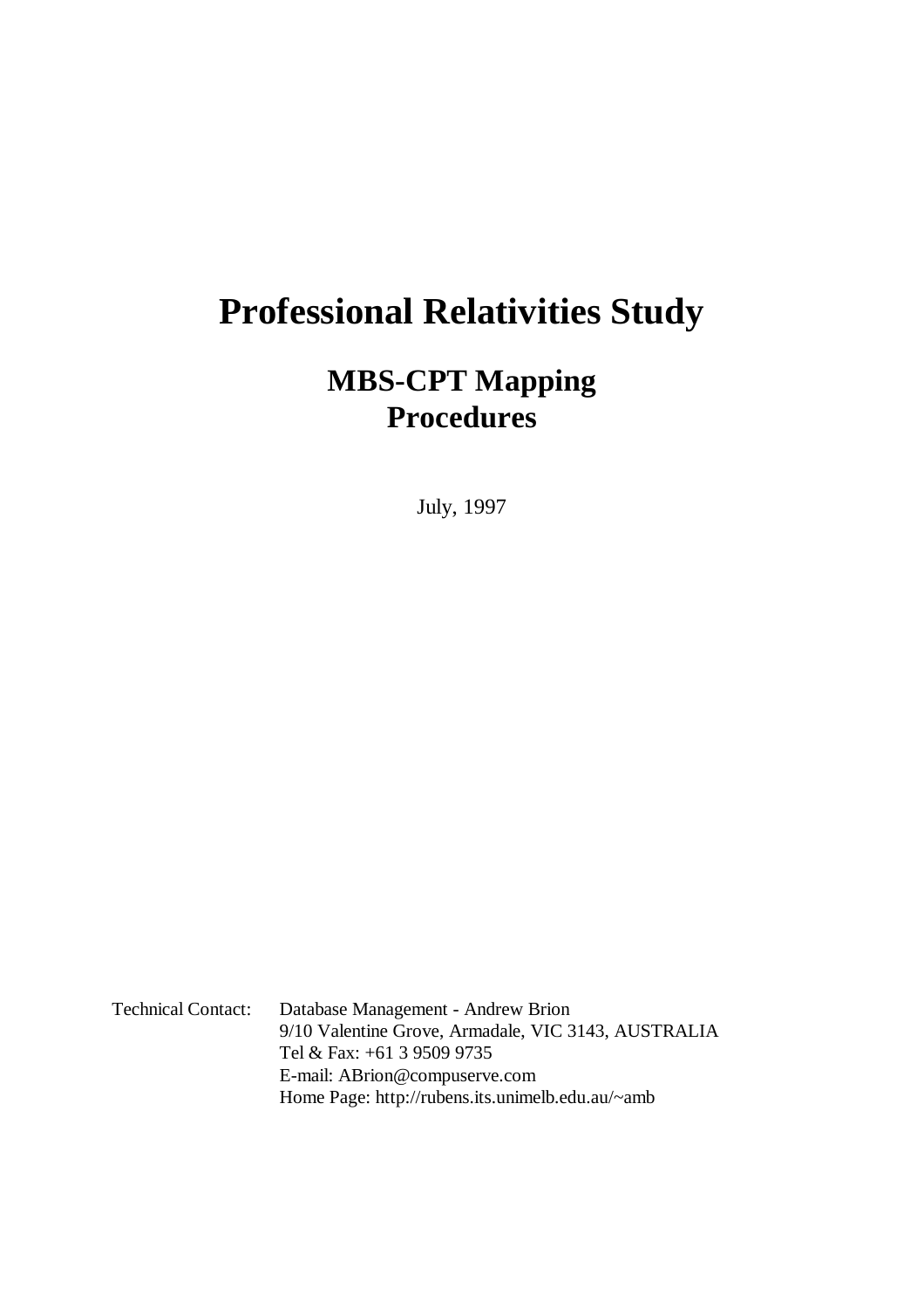# CONTENTS

| 1.1<br>1.2 | 1                                                                                                                                                                                                                                                                                                                                                                                                                                                                                                                                                               |
|------------|-----------------------------------------------------------------------------------------------------------------------------------------------------------------------------------------------------------------------------------------------------------------------------------------------------------------------------------------------------------------------------------------------------------------------------------------------------------------------------------------------------------------------------------------------------------------|
|            |                                                                                                                                                                                                                                                                                                                                                                                                                                                                                                                                                                 |
|            | 1                                                                                                                                                                                                                                                                                                                                                                                                                                                                                                                                                               |
|            | 1                                                                                                                                                                                                                                                                                                                                                                                                                                                                                                                                                               |
| 1.3        | 4                                                                                                                                                                                                                                                                                                                                                                                                                                                                                                                                                               |
|            | 6                                                                                                                                                                                                                                                                                                                                                                                                                                                                                                                                                               |
|            | 8                                                                                                                                                                                                                                                                                                                                                                                                                                                                                                                                                               |
| 3.1        | 9                                                                                                                                                                                                                                                                                                                                                                                                                                                                                                                                                               |
| 3.2        | 9                                                                                                                                                                                                                                                                                                                                                                                                                                                                                                                                                               |
| 3.3        | 10                                                                                                                                                                                                                                                                                                                                                                                                                                                                                                                                                              |
| 3.4        | 10                                                                                                                                                                                                                                                                                                                                                                                                                                                                                                                                                              |
| 3.5        | 11                                                                                                                                                                                                                                                                                                                                                                                                                                                                                                                                                              |
|            | 12                                                                                                                                                                                                                                                                                                                                                                                                                                                                                                                                                              |
|            | 13                                                                                                                                                                                                                                                                                                                                                                                                                                                                                                                                                              |
| 4.1        | 15                                                                                                                                                                                                                                                                                                                                                                                                                                                                                                                                                              |
|            | 16                                                                                                                                                                                                                                                                                                                                                                                                                                                                                                                                                              |
|            |                                                                                                                                                                                                                                                                                                                                                                                                                                                                                                                                                                 |
| 5.1        | 17                                                                                                                                                                                                                                                                                                                                                                                                                                                                                                                                                              |
| 5.2        | 18                                                                                                                                                                                                                                                                                                                                                                                                                                                                                                                                                              |
| 5.3        | 18                                                                                                                                                                                                                                                                                                                                                                                                                                                                                                                                                              |
|            | 19                                                                                                                                                                                                                                                                                                                                                                                                                                                                                                                                                              |
|            | The Main Screen: Getting ready to use the database<br>Entering and modifying database information<br>The Primary Maps section $\dots \dots \dots \dots \dots \dots \dots \dots \dots \dots \dots \dots \dots \dots \dots \dots \dots$<br>The Additional Map section $\dots \dots \dots \dots \dots \dots \dots \dots \dots \dots \dots \dots \dots \dots \dots \dots \dots \dots \dots$<br>Entering the next MBS map $\dots \dots \dots \dots \dots \dots \dots \dots \dots \dots \dots \dots \dots \dots \dots \dots \dots$<br>Quality of Map<br>5.4 Map Ratio |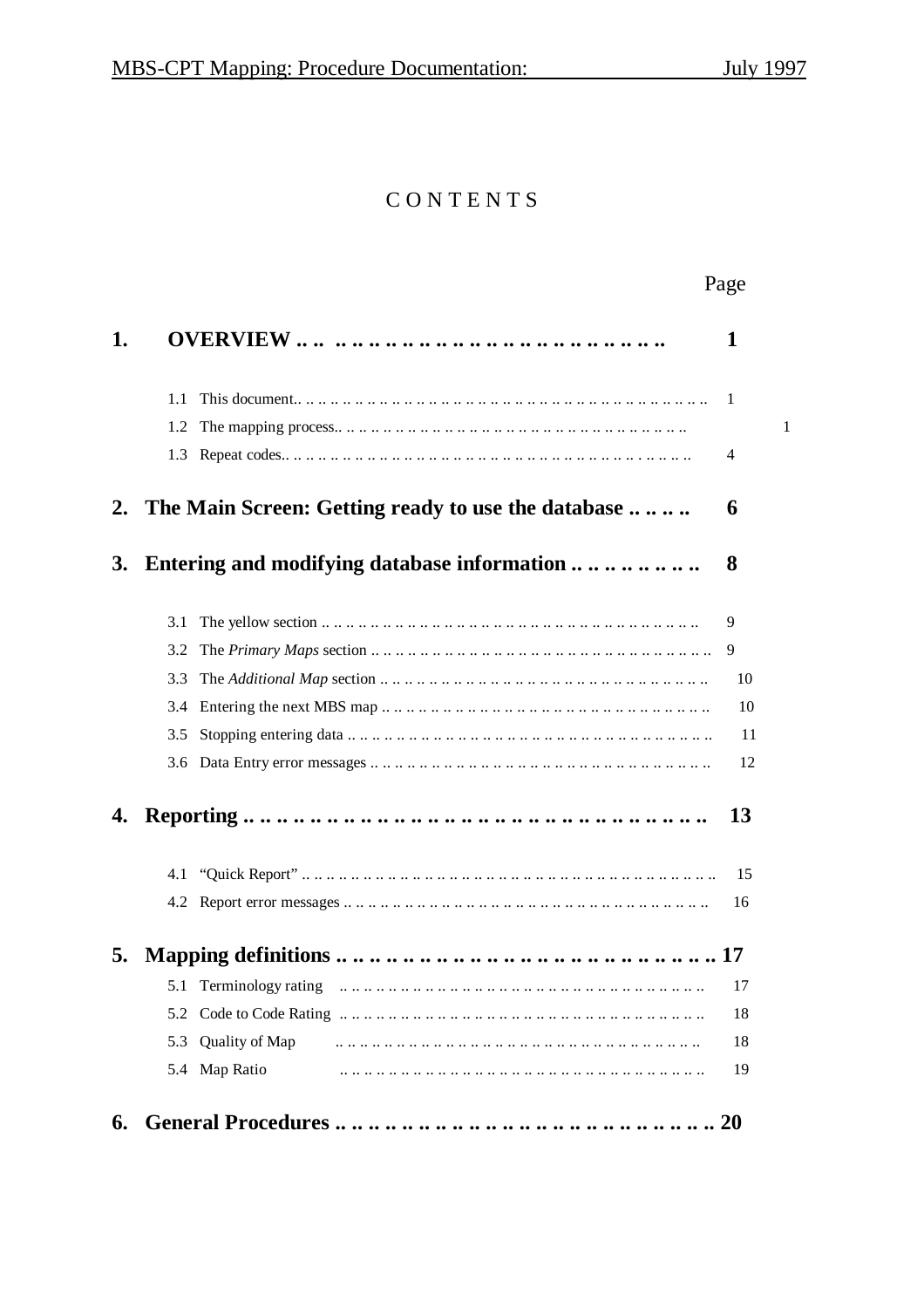#### **1. OVERVIEW**

#### **1.1 This document**

This documentation relates to the Access database called MBS-CPT and describes the procedure for mapping between the Medicare Benefits Schedule (MBS) items and the American Medical Associations' Physicians Current Procedural Terminology (CPT). The MBS-CPT database is used to record and report on the "forward" coding or mapping of MBS codes in terms of one or more CPT codes.

### **Note: This documentation also applies in general terms to "backward" mapping of CPT codes to one or more MBS codes. The backward database is called CPT-MBS**

The database name will be tailored to the Project Officer using it so that the last three letters of the database name become the first three letters of their forename (e.g. MBS-JOY for Ms. Joy Smith; CPT-JOY for the backward database).

This documentation assumes a basic level of knowledge about Access. Please note that while every effort has been made to ensure this documentation is up to date, the database is being continuously developed. There may, for example, be some small differences between some of the screen pictures shown in this document and precisely what you see on your computer screen. However all differences, if there are any at all, should be very minor.

#### **1.2 The mapping process**

1.2.1 Data items and resources required for mapping

The following data items and resources are required for the mapping process:

| Software:                   | Data and resources:                 |
|-----------------------------|-------------------------------------|
| Windows 1995 or Windows 3.1 | MBS (1 November 1996)               |
| Microsoft Access V2.0       | Supplement to MBS (1 May 1997)      |
| Winzip                      | AMA Physicians CPT (1997)           |
| Email address               | CPT relative values (paper version) |
|                             | CPT short descriptions              |
|                             | ICD-10-AM MBS-E                     |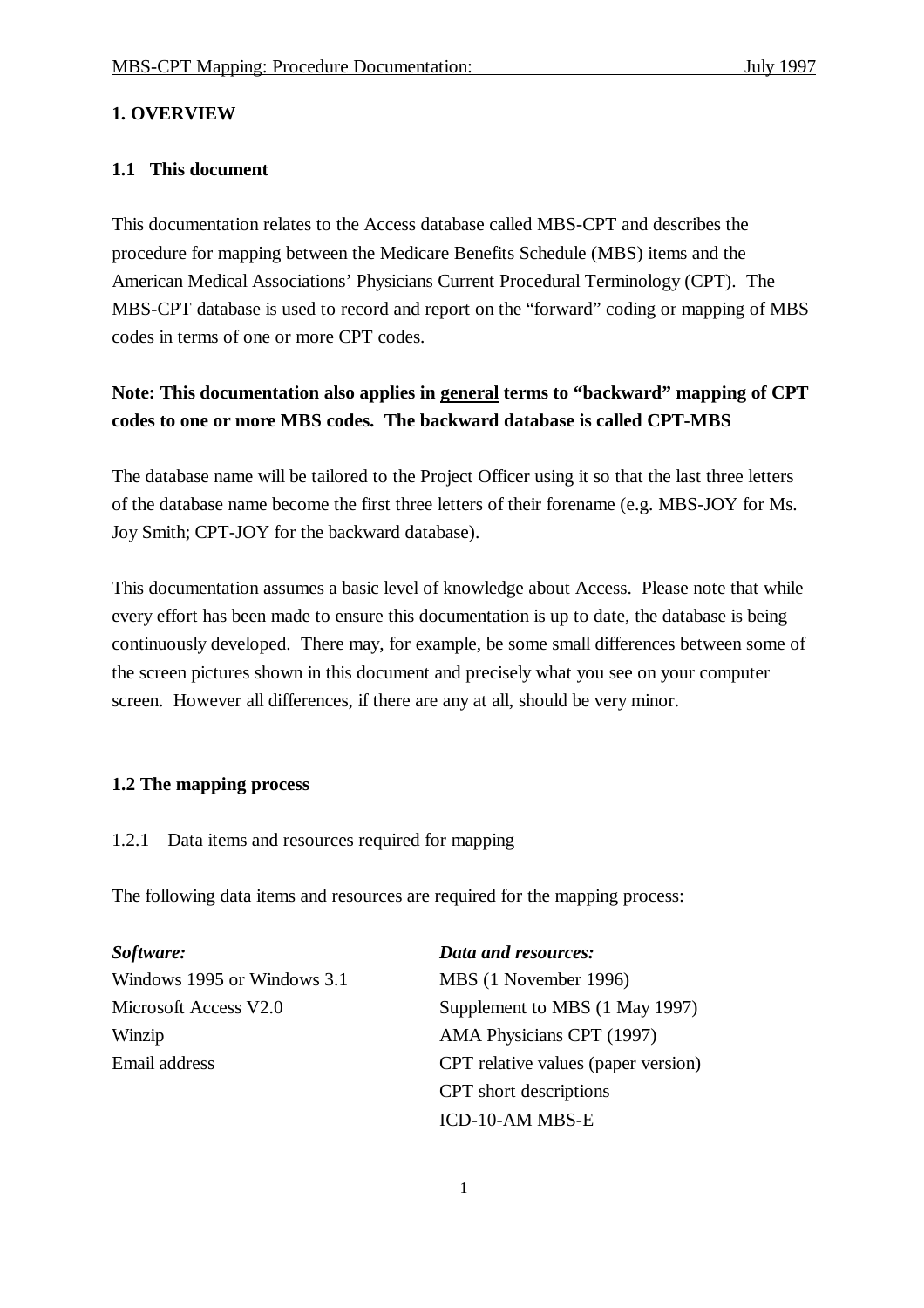#### 1.2.2 The core process

The process of mapping for purposes of the Professional Relativities Study (PRS) requires that every MBS code is defined in terms of one or more CPT codes. Often there are several ways to define an MBS code in terms of CPT codes. It is important to distinguish between CPT codes which must **all** occur in order to adequately map an MBS code, and CPT codes which can interchangeably map to an MBS code.

It will be necessary to use the CPT index and all other data resources mentioned in 1.2 to achieve the best possible map. Note:

- each concept (in medical terms) of the MBS item should be considered when mapping to the CPT.
- it is not necessary to map the aim or setting of the procedure.
- do not use CPT codes referred to as 'unlisted' (in the forward mapping)

In data entry and mapping terms, CPT codes which must **all** occur in order to map an MBS code are said to logically "AND" together. They are always entered on the same row of the data entry screen.

CPT codes which can interchangeably map to an MBS code are said to logically "OR" together. They are always entered on separate rows of the data entry screen.

The above may give rise to a series of codes which must be ANDed together, and others which need to be ORed. An example is probably useful here.

MBS code 36506 (*Renal transplant, performed by vascular surgeon and urologist operating together - vascular anastomosis, including after-care*) maps to the following combination of CPT codes.

|     | 50360 |                       |
|-----|-------|-----------------------|
| OR. | 50365 |                       |
| OR. |       | $(50380$ AND $50234)$ |
| OR. |       | $(50380$ AND $50220)$ |

The above combination of codes is referred to as a *Primary Map*.

An *Additional Map* section has been provided for use when there are CPT codes or combinations of codes which should occur (in other words be ANDed) with all of the primary maps. This section has been created to expedite data entry.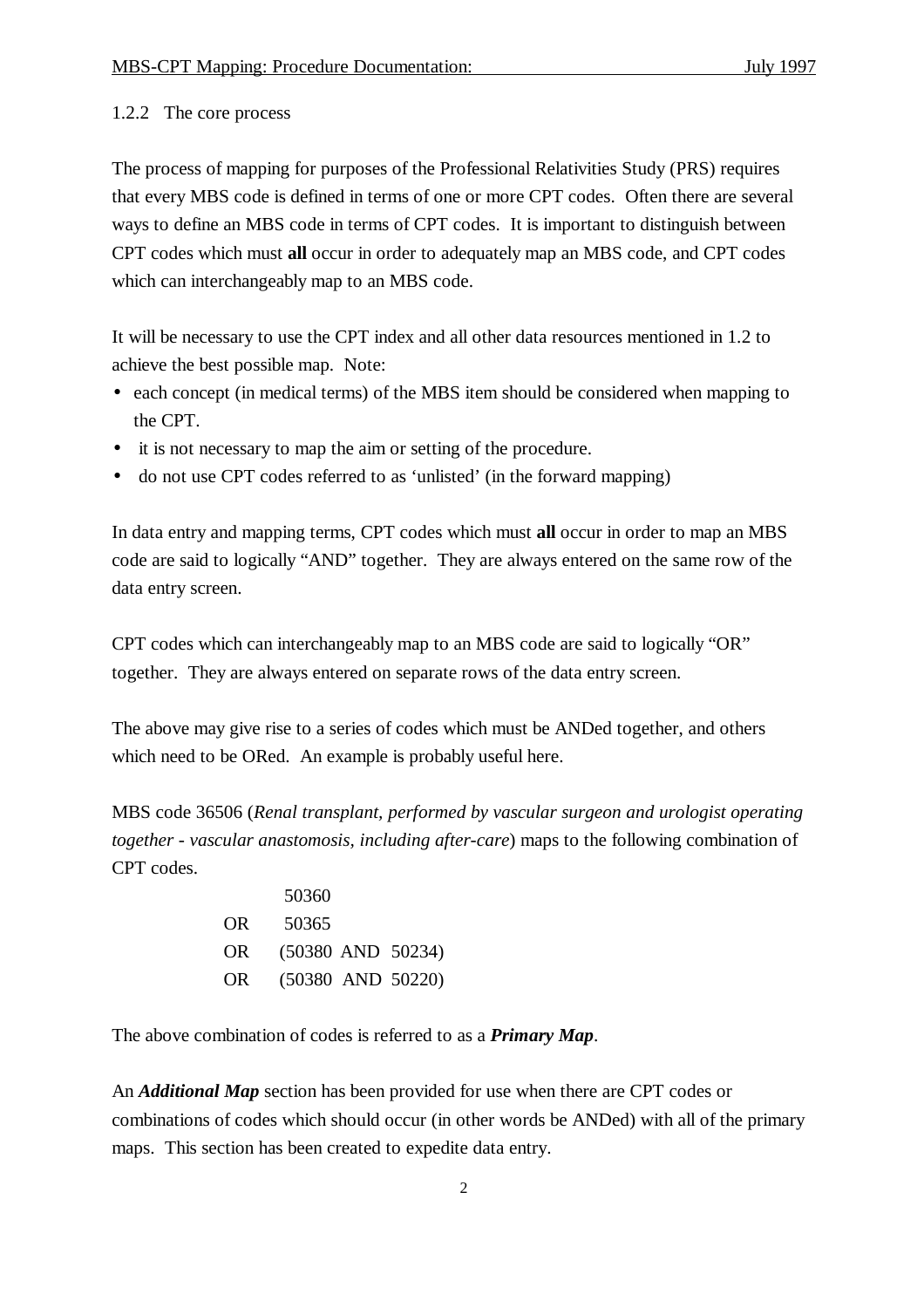### **An additional map cannot be used on its own and it will have an AND relationship with each primary map.**

These additional mapping's could, of course have been logically combined with the *Primary Mapping* but this would have made for much more data entry. MBS code 36506 is an example of this, and the additional code(s) which must be used in conjunction with each of the *Primary Maps* are shown below:

| <b>MBS</b> Code:           |     | 36506                 |
|----------------------------|-----|-----------------------|
| Primary maps (CPT codes):  |     | 50360                 |
|                            | OR. | 50365                 |
|                            | OR. | $(50380$ AND $50234)$ |
|                            | OR  | $(50380$ AND $50220)$ |
|                            |     |                       |
| Additional map (CPT code): |     |                       |

The final mapping would be as follows when this *Additional map* is ANDed with the *Primary maps*:

| $(50360 \text{ AND } 09962)$   |  |
|--------------------------------|--|
| OR (50365 AND 09962)           |  |
| OR (50380 AND 50234 AND 09962) |  |
| OR (50380 AND 50220 AND 09962) |  |

Note: In the above example, all of the primary maps must be ANDed with the additional map(s) and will never appear on their own as a primary map. Where there is more than one additional map (i.e. Option 1 and Option 2) these will each be ANDed in turn with the Primary Maps.

| MBS code:                    | 36506                                  |
|------------------------------|----------------------------------------|
| Primary maps (CPT codes):    | 50360                                  |
| <b>OR</b>                    | 50365                                  |
| <b>OR</b>                    | $(50380$ AND $50234)$                  |
| OR.                          | $(50380$ AND $50220)$                  |
|                              |                                        |
| Additional maps (CPT codes): | 09962                                  |
| <b>OR</b>                    | 12345 AND 23456 (hypothetical numbers) |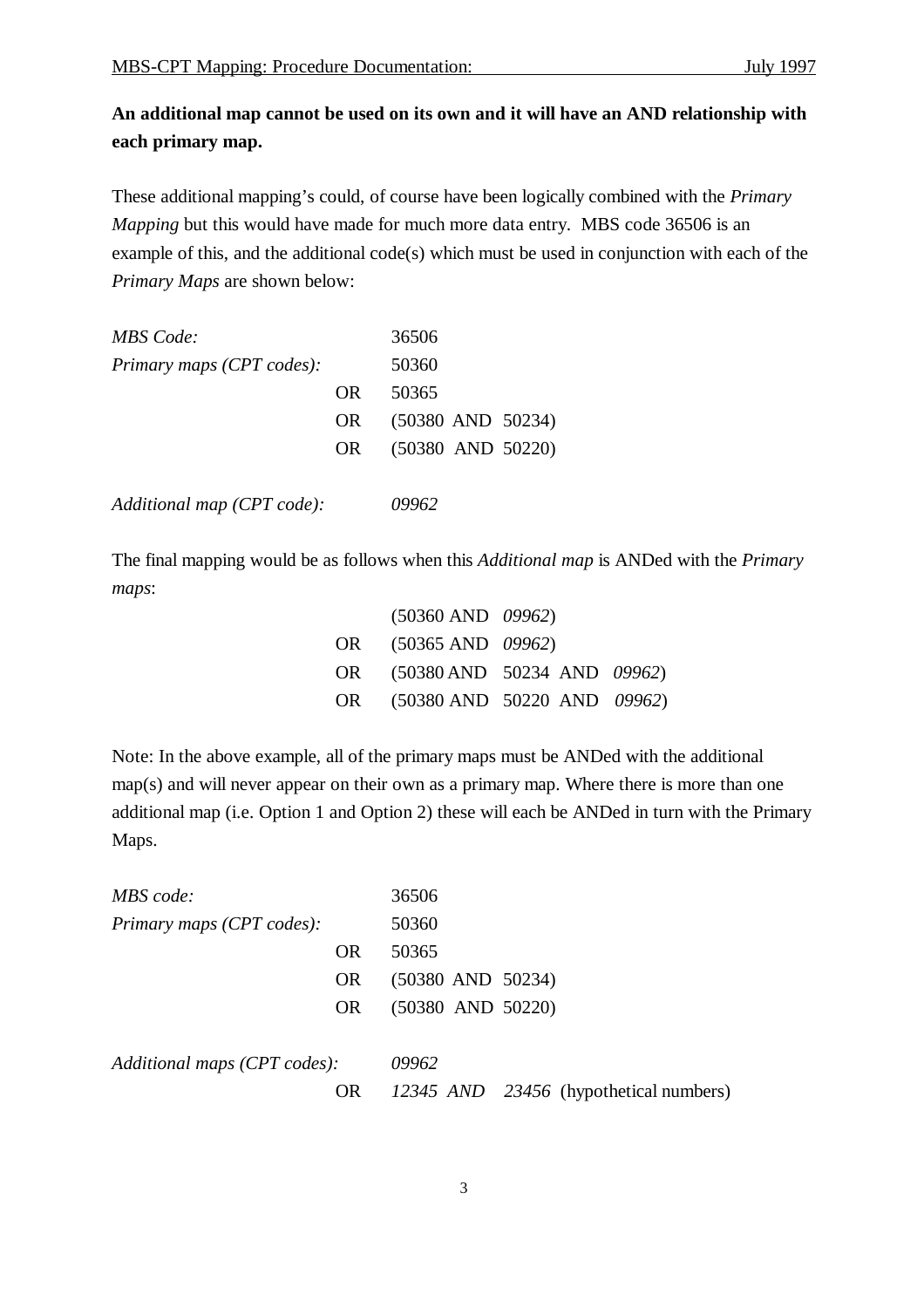The final mapping would be as follows when these *Additional maps* are ANDed with the *Primary maps*:

|    | $(50360 \text{ AND } 09962)$   |                                                 |                                                                    |  |
|----|--------------------------------|-------------------------------------------------|--------------------------------------------------------------------|--|
|    | OR (50365 AND 09962)           |                                                 |                                                                    |  |
| OR |                                | $(50380 \text{ AND } 50234 \text{ AND } 09962)$ |                                                                    |  |
|    | OR (50380 AND 50220 AND 09962) |                                                 |                                                                    |  |
| OR |                                | $(50360 \text{ AND } 12345 \text{ AND } 23456)$ |                                                                    |  |
| OR |                                | $(50365 \text{ AND } 12345 \text{ AND } 23456)$ |                                                                    |  |
|    |                                |                                                 |                                                                    |  |
| OR |                                |                                                 | (50380 AND 50234 AND 12345 AND 23456)                              |  |
| OR |                                |                                                 | $(50380 \text{ AND } 50220 \text{ AND } 12345 \text{ AND } 23456)$ |  |

#### 1.2.3 Other processes

Some maps are better than others and therefore for every map three additional pieces of information are entered onto the computer.

- *Terminology* (MBS vs. CPT) is assessed on a four point scale where:
	- $3 =$  Exact match (including synonym match)
	- $2 =$  Partial match (some parts match but not all)
	- $1 =$  Partial match/ poor
	- $0 = No$  match

This is a mandatory field. Please see definitions for assessing terminology in Section '5'.

- *Comments* are entered which specifically describe any problems or difficulties in reconciling the MBS codes with CPT equivalents and to make general comments about why maps were chosen. This is not a mandatory field.
- *Query* is used (i.e. entered as 'Yes') where *comments* or maps need review or flagging for the CC meetings.

#### **\*\* N.B. IMPORTANT \*\***

#### **1.3 Repeat Codes**

It's sometimes the case that codes used can repeat. For example a repeating code might represent each additional thirty minutes spent on a particular procedure. A repeating code can repeat zero or more times.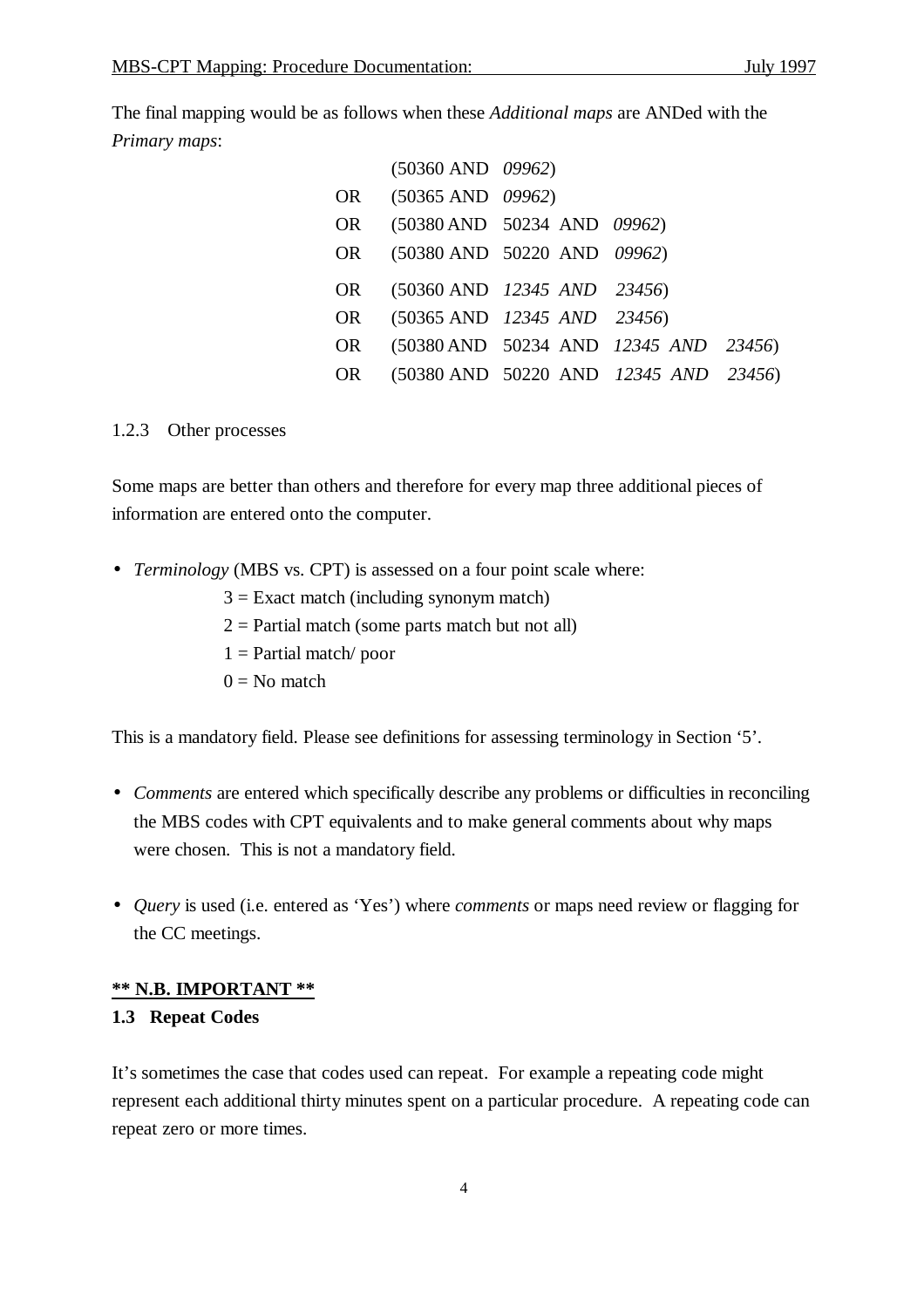MBS code 30359 *(Breast, radical or modified radical mastectomy with or without frozen section biopsy*) has an *Additional Map* which requires CPT codes 88329 (*pathology consultation during surgery*) and 88331 (*single specimen frozen section(s)*) to always occur. The repeater code for 88331 is CPT Code 88332 (*additional tissue block with frozen section(s)*). However CPT Code 88332 can occur zero or more times (i.e. it does not have to occur). We represent the above as a **single** additional map, like this:

88329 88331 88332 99999

**The "99999" code indicates that the code prior to it (88332) is a repeating code which can occur zero or more times.**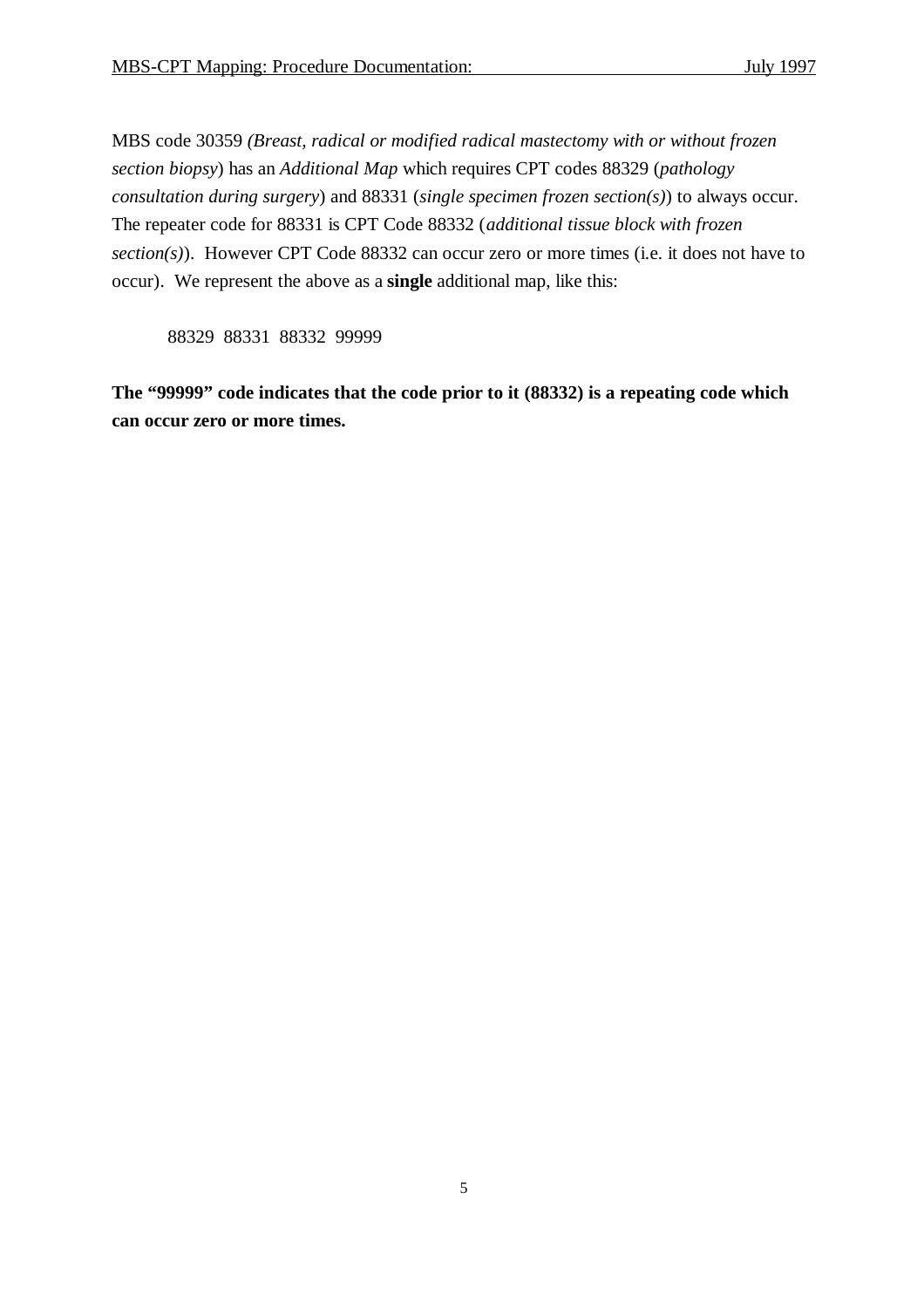#### **2. THE MAIN SCREEN: GETTING READY TO USE THE DATABASE**

To get working, start up Access and open your personal database called MBS-nam (where "nam" is the first three letters of your forename). You should be brought to a screen similar to the one below.



There are only five things you can do from here, and there is a button for each.

**"Data Entry"** and **"Edit Data"** are very similar: both allow you to enter mapping information onto the database. We will consider these together.

- "Data Entry" only permits you to add new information and not to make modifications to existing database records.
- "Edit Data" permits you to both add new information and to amend database information entered previously.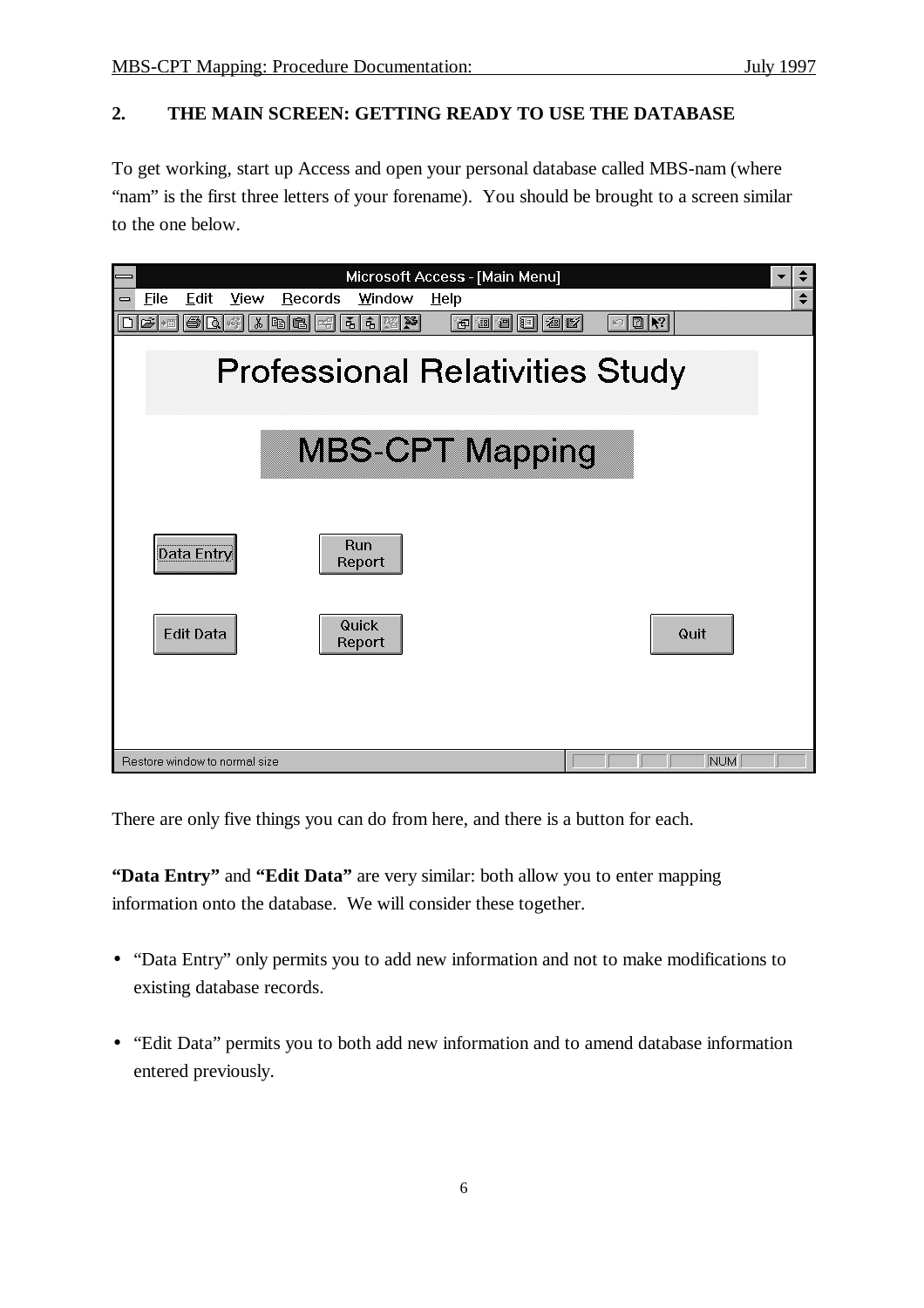**"Run Report"** and **"Quick Report"** are also closely related and we will consider these together. Both produce a report with the same structure.

- "Run Report" takes time to run.
	- $\Rightarrow$  Do not be concerned if a report takes several minutes to run.
	- **Do not switch off your computer whilst "Run Report" is in progress or you may corrupt the database.**
	- $\Rightarrow$  Be careful not to double click on the report button or attempt to carry out **other functions within the database until the report is run.**
- "Quick Report" runs much more quickly than "Run Report". However it only processes database information that has already been analysed by "Run Report". It is most useful if you want to re-run a report one or more times on various subsets of codes.

**"Quit"** takes you from the Main Screen into the standard Access user interface. In general, it is recommended that you work from the Main Menu rather than from the Access user interface.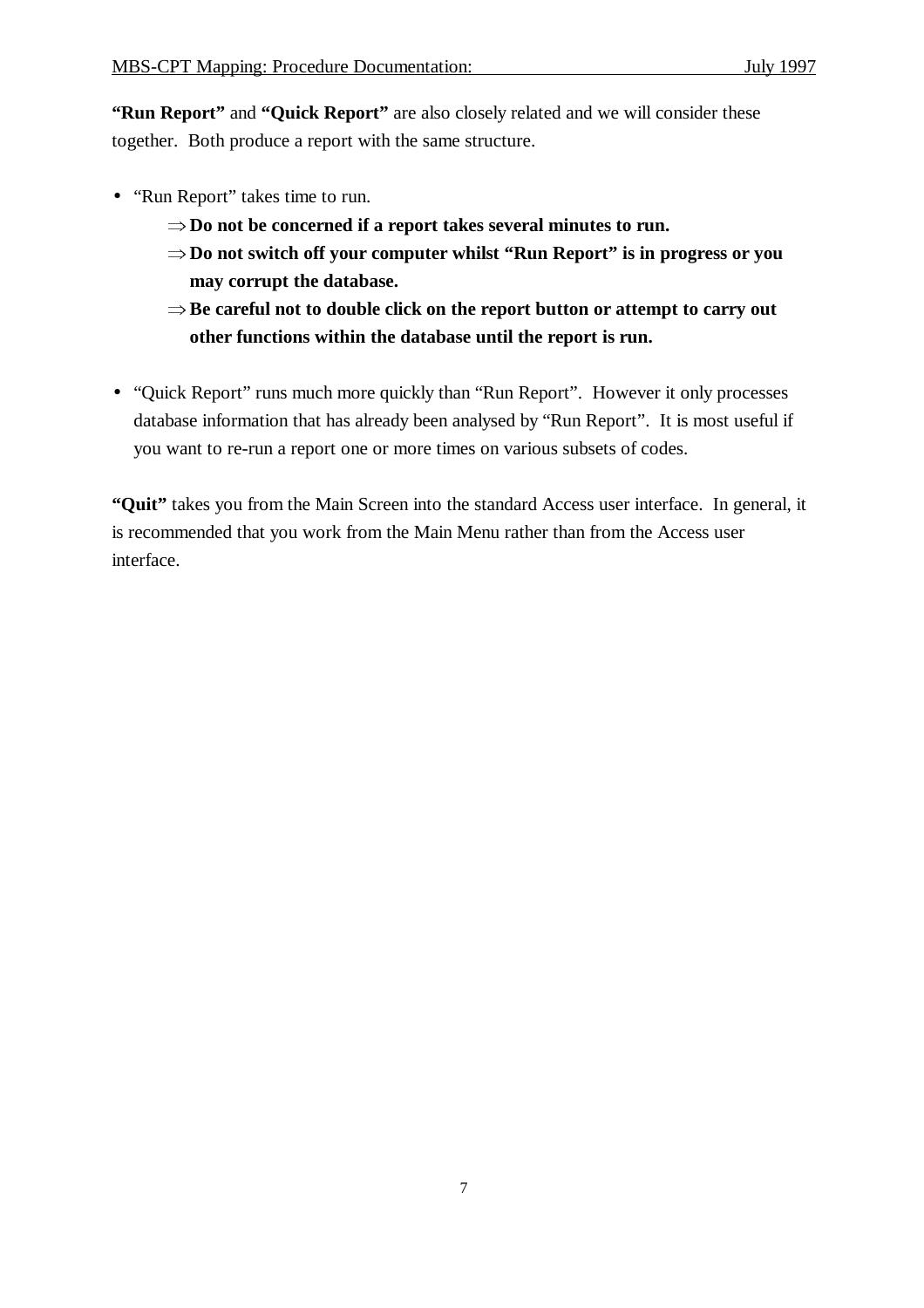#### **3. ENTERING AND MODIFYING DATABASE INFORMATION**

Once you have mapped a group of MBS codes you will be ready to enter the information into the database.

Click on the "Data Entry" button and a screen display similar to the one below will appear. The only difference will be that there will be no mapping information entered on your screen when you start i.e. all the yellow and white fields will be empty.

|    |                   |                                   |               |           |                                                                                                                                                                                                         | Microsoft Access - [Entry Form]                 |         |         |       |                    |                             |                     |            |                      |        |
|----|-------------------|-----------------------------------|---------------|-----------|---------------------------------------------------------------------------------------------------------------------------------------------------------------------------------------------------------|-------------------------------------------------|---------|---------|-------|--------------------|-----------------------------|---------------------|------------|----------------------|--------|
|    | File              | Edit                              | View          |           | Records                                                                                                                                                                                                 | Window                                          | $He$ lp |         |       |                    |                             |                     |            |                      | $\div$ |
|    |                   |                                   |               | $x$ a $a$ | $\left \frac{\mathbf{A}}{2}\right \left \frac{1}{2}\right \left \frac{1}{2}\right \left \frac{1}{2}\right \left \frac{1}{2}\right $                                                                     |                                                 |         |         | đ     |                    | $\mathbb{Z}$ $\mathbb{R}^2$ |                     |            |                      |        |
|    |                   | <b>Entry Form</b>                 |               |           |                                                                                                                                                                                                         |                                                 |         | New MBS |       |                    |                             |                     |            |                      |        |
| H. |                   | <b>MBS No:</b>                    |               | 13876     |                                                                                                                                                                                                         | Terminology                                     |         |         |       |                    |                             | Query:              | N          |                      |        |
|    |                   | <b>MBS Desc:</b>                  |               |           | Central venous pressure, pulmonary arterial pressure, systemic arterial pressure or cardiac                                                                                                             |                                                 |         |         |       |                    |                             |                     |            |                      |        |
|    |                   |                                   | lpressures=20 |           | intracavity pressure, continuous monitoring by indwelling catheter by a specialist or consultant<br>physician in an Intensive Care Unit - each day of monitoring for each pressure up to a maximum of 4 |                                                 |         |         |       |                    |                             |                     |            |                      |        |
|    |                   | Comments:                         |               |           | Mappable for majority of cases, but different emphasis (e.g. max # of pressures) and differences in                                                                                                     |                                                 |         |         |       |                    |                             |                     |            |                      |        |
|    |                   |                                   |               |           | time units are problematic                                                                                                                                                                              |                                                 |         |         |       |                    |                             |                     |            |                      |        |
|    |                   |                                   |               |           | CPT Code: CPT Code 2: CPT Code 3: CPT Code 4: CPT Code 5: CPT Code 6: CMBS Number                                                                                                                       |                                                 |         |         |       |                    |                             |                     |            | ←                    |        |
|    |                   | 36490                             |               |           |                                                                                                                                                                                                         |                                                 |         |         |       |                    |                             | 13876               |            |                      |        |
|    | ▶                 | 36491                             |               |           |                                                                                                                                                                                                         |                                                 |         |         |       |                    |                             | 13876               |            |                      |        |
|    |                   |                                   |               |           |                                                                                                                                                                                                         |                                                 |         |         |       |                    |                             |                     |            |                      |        |
|    |                   | 36625                             |               |           |                                                                                                                                                                                                         |                                                 |         |         |       |                    |                             | 13876               |            | $\ddot{\phantom{1}}$ |        |
|    | 4                 | Record: 2<br>$\blacktriangleleft$ |               | of 6      |                                                                                                                                                                                                         | $\blacktriangleright$ $\parallel$ H $\parallel$ |         |         |       |                    |                             |                     |            |                      |        |
|    | ▸                 | Option no:                        | CPT1:         | 99291     | CPT <sub>2</sub> :<br>99292                                                                                                                                                                             | CPT3:<br>99999                                  |         | CPT4:   | CPT5: | CPT <sub>6</sub> : |                             | <b>CMBS Number:</b> | 13876      |                      |        |
|    | $\overline{\ast}$ |                                   | O.            |           |                                                                                                                                                                                                         |                                                 |         |         |       |                    |                             |                     | 13876      |                      |        |
|    |                   |                                   |               |           |                                                                                                                                                                                                         |                                                 |         |         |       |                    |                             |                     |            |                      |        |
|    | $\mathbf{H}$      | 4 Record: 1                       |               | of 1      |                                                                                                                                                                                                         | $\blacktriangleright$ $\parallel$ M $\parallel$ |         |         |       |                    |                             |                     |            |                      |        |
|    |                   |                                   |               |           |                                                                                                                                                                                                         |                                                 |         |         |       |                    |                             |                     |            |                      |        |
|    |                   | $\triangleleft$ Record: 4         | of 5          |           | ĐИ                                                                                                                                                                                                      |                                                 |         |         |       |                    |                             |                     |            |                      |        |
|    | Form View         |                                   |               |           |                                                                                                                                                                                                         |                                                 |         |         |       |                    |                             |                     | <b>NUM</b> |                      |        |

There is quite a lot of information on this screen but it divides neatly into three sections. The yellow portion is information about the map, the box below that is for the *Primary Maps*, and the bottom box is for any *Additional Maps*.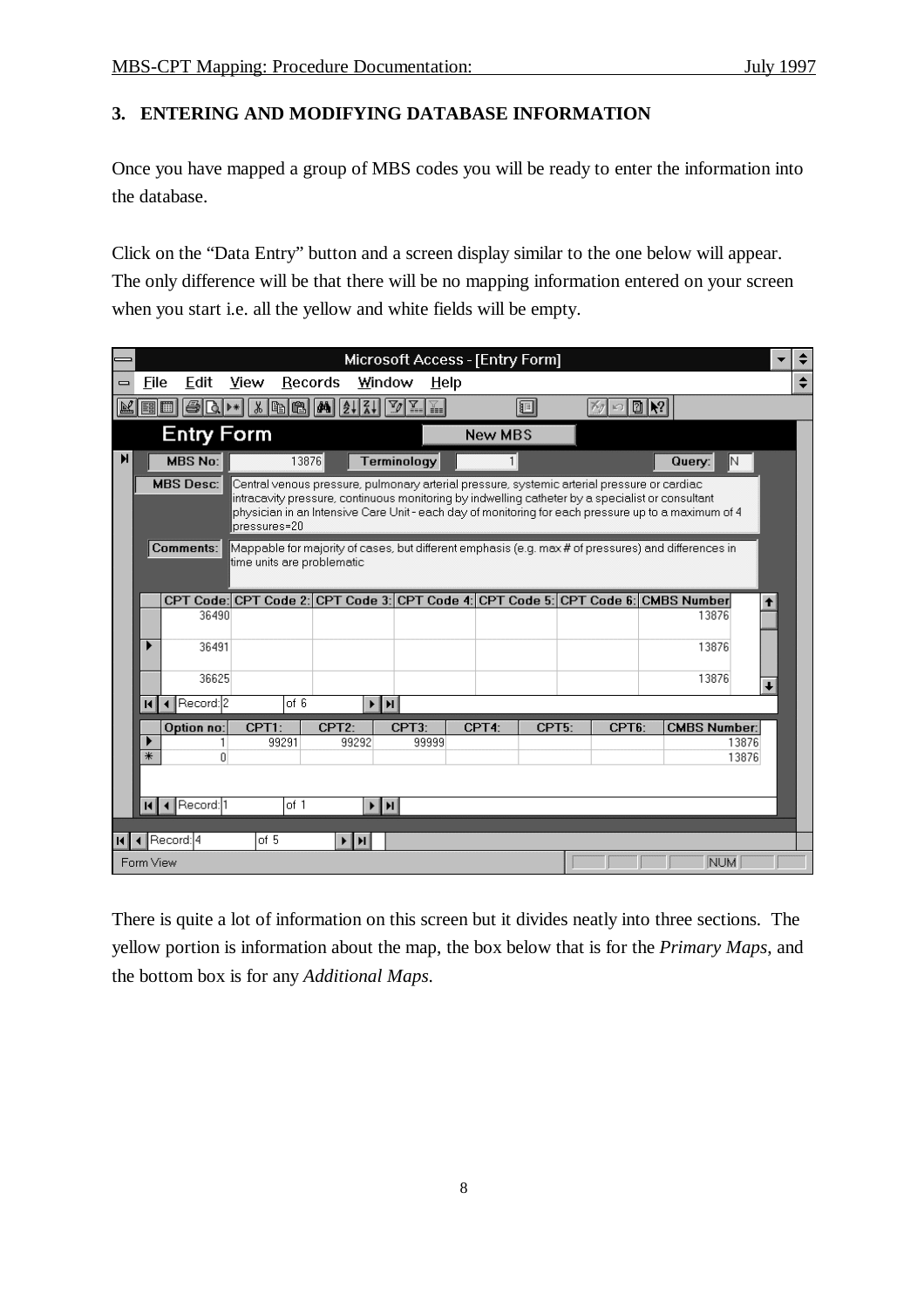#### **3.1 The yellow section**

The cursor will be in the box labelled "MBS No." Enter the MBS number that you are mapping and then hit either ENTER or TAB. This will do two things:

- A description of the MBS code will appear in the box labelled "MBS Desc". **If this description does not appear, then you have probably entered an incorrect code.**
- The cursor will move to the "Primary Maps" section.

When you have completed the "Primary Maps" section described below, type CTL-TAB (control and TAB at the same time) and the cursor will move to the "Terminology" box. The default value of 99 will be highlighted; just type the correct value (between "0" and "3") and ENTER/TAB to continue.

You can now continue entering "Query" and "Comments" in the same way, hitting either ENTER or TAB each time to move to the next field. "Query" is used to indicate where the map requires further examination. "N" indicates no further examination is required. "Y" indicates that further examination is required.

When you hit ENTER or TAB from the "Comments" field, then the cursor will move into the *Primary Maps* section.

#### **3.2 The Primary Maps section**

Because you will not need to enter information into most of the boxes in the *Primary Maps* section, you may find it easier to move around this section either by using the arrow keys, or by clicking in the cell where you want to enter information with the mouse. However you can still navigate by using ENTER/TAB if you prefer to.

The MBS number that you entered at the top of the page will automatically appear in the right hand column each time you enter a new record. You cannot enter any data into this field.

The database will also verify that you:

- enter all the information from left to right and that you don't leave any gaps
- enter valid CPT codes.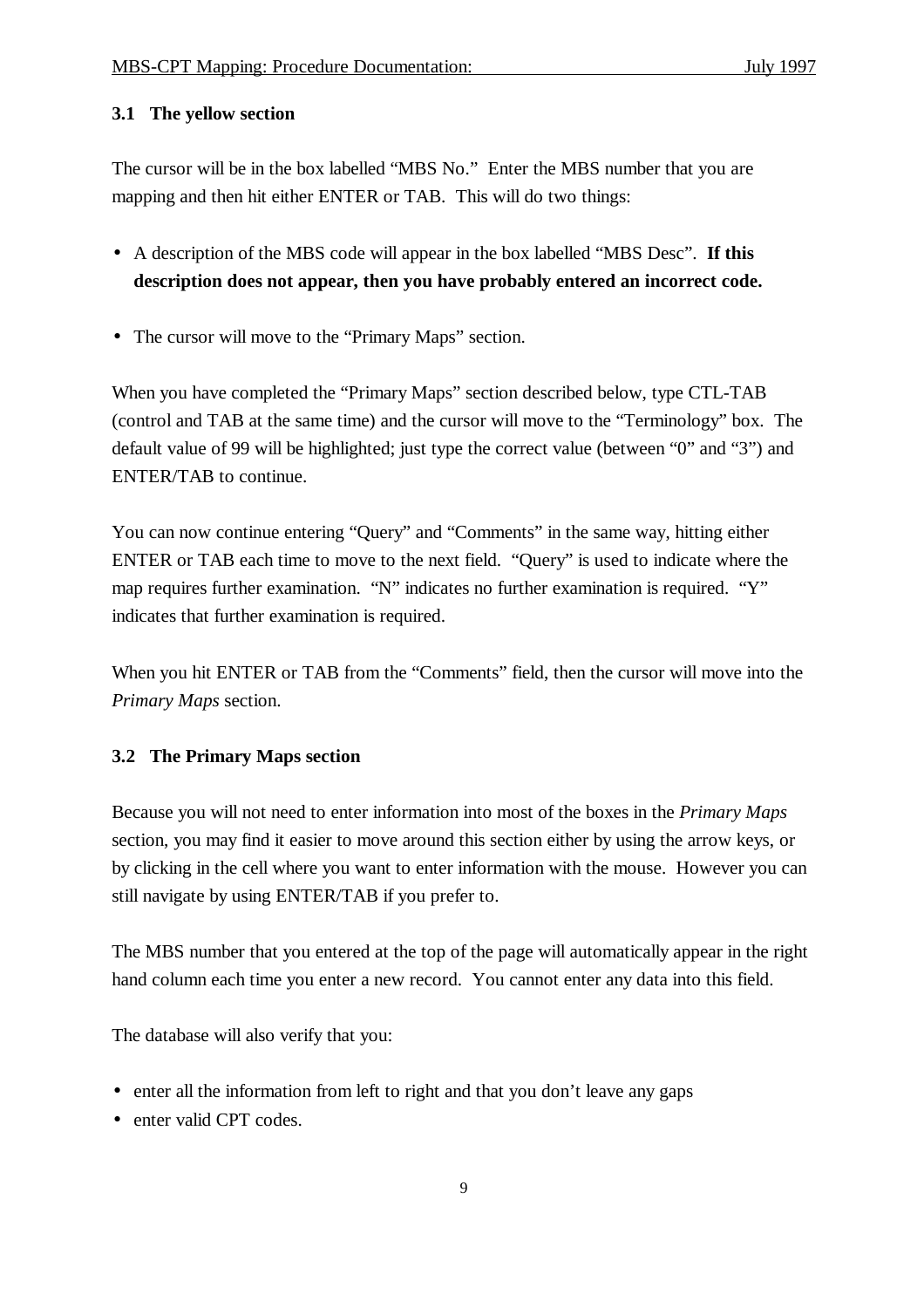Note that if you enter a lot of *Primary Maps*, that you can navigate up and down by using the scroll bars on the right hand edge of the box.

Double clicking over any cell containing a CPT number will display the full CPT description on the computer screen.

#### **3.3 The** *Additional Map* **section**

Many MBS codes will not have *Additional Maps*. If there are no *Additional Maps* you do not need to concern yourself with the bottom box on the screen at all. Because of this, you cannot just ENTER/TAB to reach this section. You need to point and click the mouse into the section in order to enter data into it. Once there, you can once again navigate around the box by using arrow keys or ENTER/TAB.

Entering data here is exactly the same as entering information into the *Primary Maps* section. The only difference is that there is an extra column at the left hand side headed "Option no". You cannot enter information into this field and you will find that it simply increments from one upwards.

The same validations that are carried out in the *Primary Maps* section are also carried out here. Thus the program checks that you

- enter all the information from left to right and that you don't leave any gaps
- enter valid CPT codes.

Double clicking over any cell containing a CPT number will display the full CPT description on the computer screen.

#### **3.4 Entering the next MBS map**

Once you have entered all the information for one map, quickly review what you have keyed. If anything needs to be amended just point and click with the mouse into the cell which requires modification.

Once you are satisfied with everything click on the button at the top of the screen headed "New MBS" and proceed to enter the next MBS code in the same way as the last.

#### **3.5 Stopping entering data**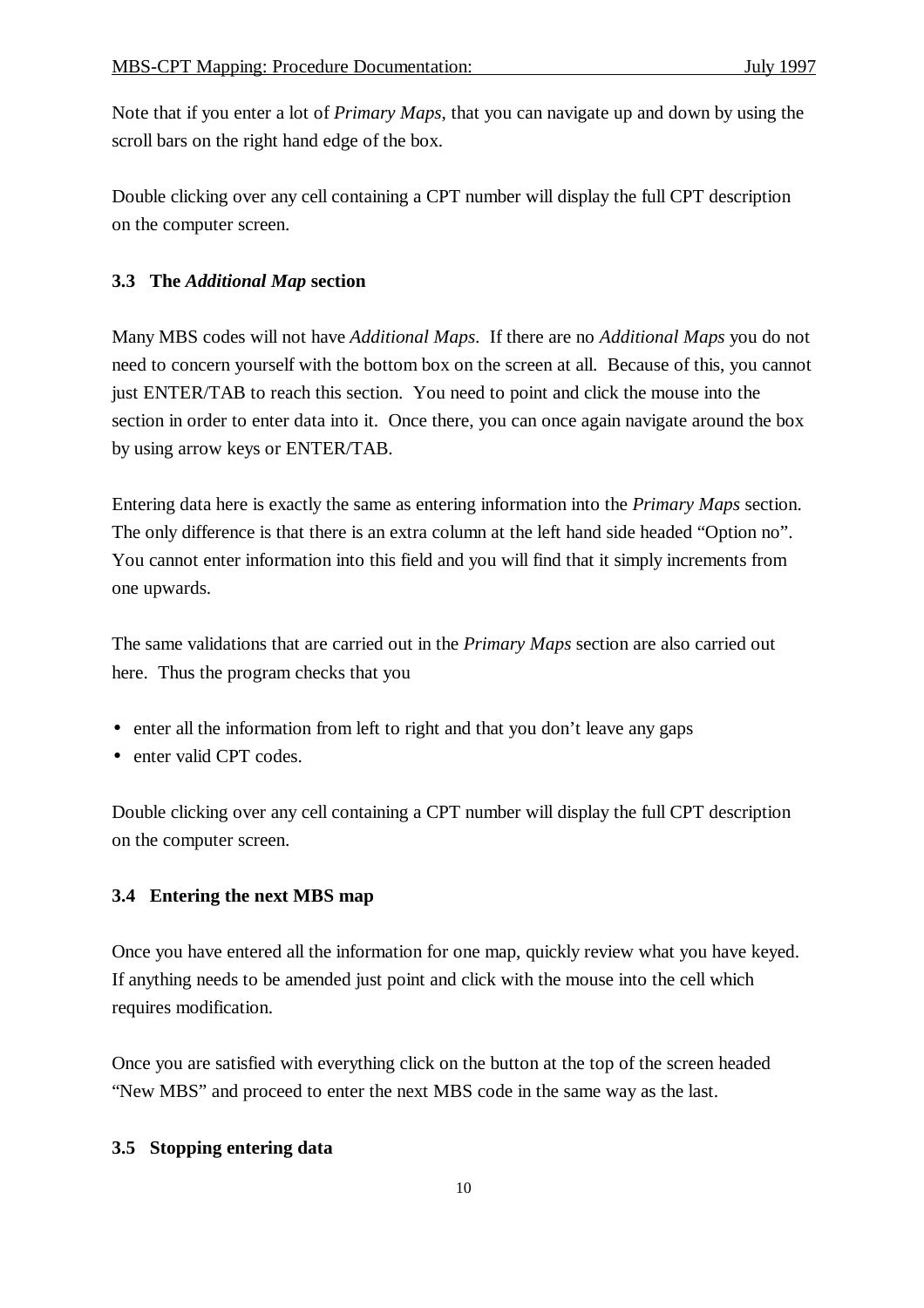When you have finished entering information for the time being, just close the data entry window by double clicking at the top left. This will return you to the Main Menu.

#### **3.6 Data Entry error messages**

If you make a key-entry error then you will usually get an error message like the one shown below.

|              |             |                             |               |                                                |                                                | Microsoft Access - [Entry Form]                                   |                         |       |                                                |                                                                      |                      |  |
|--------------|-------------|-----------------------------|---------------|------------------------------------------------|------------------------------------------------|-------------------------------------------------------------------|-------------------------|-------|------------------------------------------------|----------------------------------------------------------------------|----------------------|--|
| $\equiv$     | <b>File</b> | Edit                        | View          | Records                                        |                                                | Window<br>$He$ lp                                                 |                         |       |                                                |                                                                      |                      |  |
|              | ▦           |                             | ¥,            | ie C                                           | $ \boldsymbol{\theta} $<br>$\frac{Z}{A}$<br>今山 | VE.<br>$\mathbb{Z}$                                               |                         | 徊     | $\frac{1}{2}$                                  |                                                                      |                      |  |
|              |             | <b>Entry Form</b>           |               |                                                |                                                |                                                                   | <b>New MBS</b>          |       |                                                |                                                                      |                      |  |
| $\sqrt{2}$   |             | <b>MBS No:</b>              |               | 13876                                          |                                                | Terminology                                                       | 11                      |       |                                                | N<br>Query:                                                          |                      |  |
|              |             | <b>MBS Desc:</b>            |               | Central venous pr<br>intracavity pressu        |                                                |                                                                   | <b>Microsoft Access</b> |       | pressure or cardiac<br>pecialist or consultant |                                                                      |                      |  |
|              |             | <b>Comments:</b>            | lpressures=20 | physician in an Int<br>Mappable for maji       |                                                |                                                                   | Must be between 0 and 4 |       |                                                | ssure up to a maximum of 4<br>$\mathsf k$ ssures) and differences in |                      |  |
|              |             |                             |               | time units are prob<br>CPT Code: CPT Code 2: C |                                                | OK.                                                               | Help                    |       |                                                | pde 6: CMBS Number                                                   |                      |  |
|              |             | 36620                       |               |                                                |                                                |                                                                   |                         |       |                                                | 13876<br>13876                                                       | $\uparrow$           |  |
|              |             |                             |               |                                                |                                                |                                                                   |                         |       |                                                |                                                                      | $\ddot{\phantom{0}}$ |  |
|              |             | III + Record: 7             |               | of 7                                           | ⊁‡H                                            |                                                                   |                         |       |                                                |                                                                      |                      |  |
|              |             | Option no:<br>1<br>$\Omega$ | CPT1:         | 99291                                          | CPT <sub>2</sub> :<br>99292                    | CPT3:<br>99999                                                    | CPT4:                   | CPT5: | CPT <sub>6</sub> :                             | <b>CMBS Number:</b><br>13876<br>13876                                |                      |  |
|              |             |                             |               |                                                |                                                |                                                                   |                         |       |                                                |                                                                      |                      |  |
|              |             | $H$ 4 Record: 2             |               | of $2$                                         |                                                | $\blacktriangleright$ $\blacktriangleright$ $\blacktriangleright$ |                         |       |                                                |                                                                      |                      |  |
| $\mathbf{H}$ | Record: 4   |                             | of 4          |                                                | ⊧Нн                                            |                                                                   |                         |       |                                                |                                                                      |                      |  |
|              | Calculating |                             |               |                                                |                                                |                                                                   |                         |       |                                                | <b>NUM</b>                                                           |                      |  |

In the example above the user has accidentally hit the "1" key twice and entered eleven into the "Terminology" box. Immediately, the database flags that the data is out of range. Just click on "OK" and go back and correct the information.

The message that you get when you enter an illegal MBS or CPT code (see overpage) is slightly more cryptic but you can handle it in exactly the same way by clicking on "OK" and correcting the erroneous information.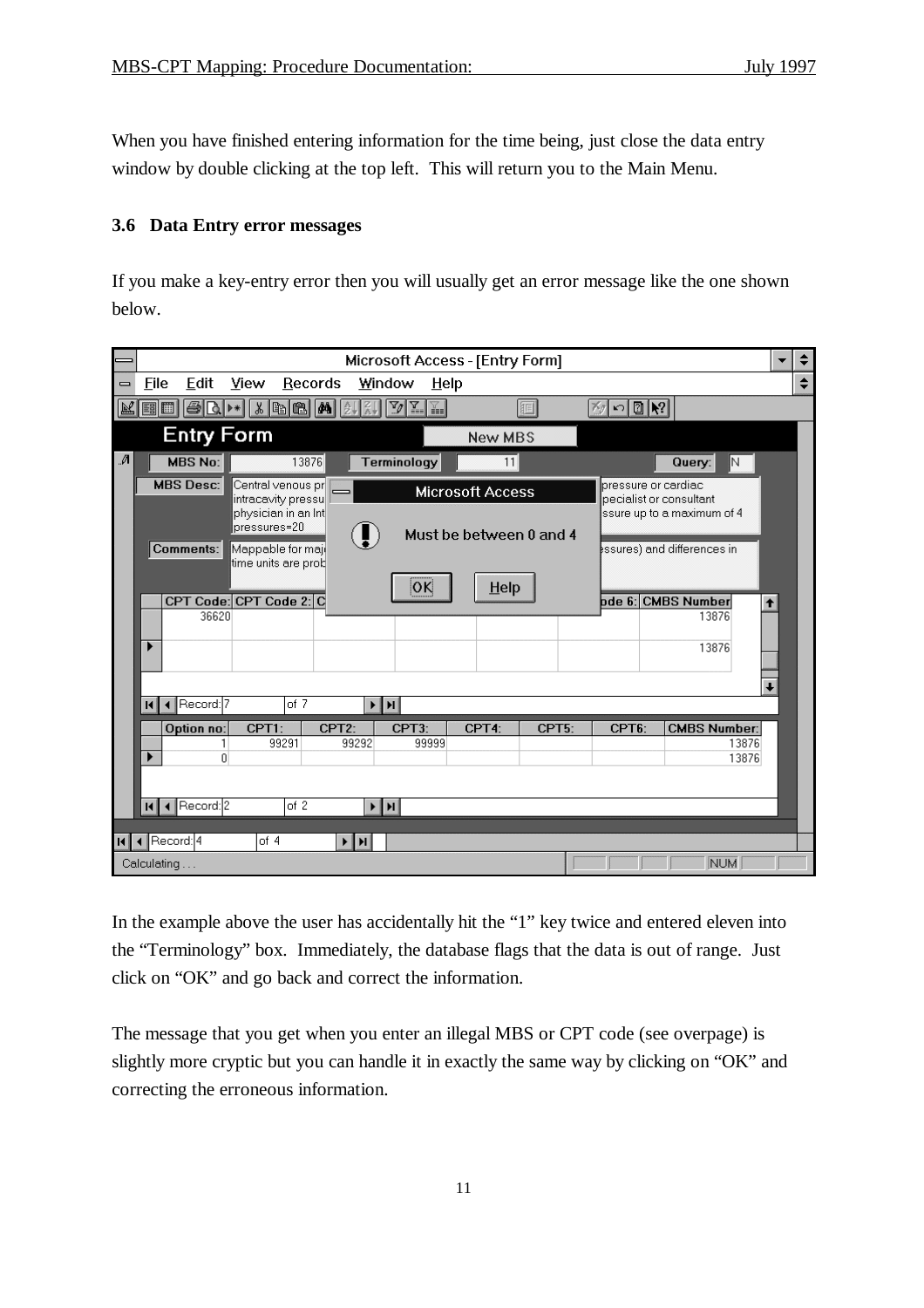In this example, the user has entered an illegal CPT code on the line marked as active in the *Primary Map* section. The pen at the left hand end of the record indicates the active record.

|     |                                       |                                                                 |                              |                                     |                                                                                                         |                                                                   |       | Microsoft Access - [Entry Form] |       |            |                              |                                                                                     |            |             |  |
|-----|---------------------------------------|-----------------------------------------------------------------|------------------------------|-------------------------------------|---------------------------------------------------------------------------------------------------------|-------------------------------------------------------------------|-------|---------------------------------|-------|------------|------------------------------|-------------------------------------------------------------------------------------|------------|-------------|--|
| $=$ | <b>File</b>                           | Edit                                                            | View                         | Records                             |                                                                                                         | Window                                                            | Help  |                                 |       |            |                              |                                                                                     |            |             |  |
| 図   | 国画                                    | $\boxed{\text{A} \text{A}}$                                     |                              |                                     | <u>XBBM2IVIII</u>                                                                                       |                                                                   |       |                                 | 徊     |            | $\sqrt{2}$ or $2$ $\sqrt{2}$ |                                                                                     |            |             |  |
|     |                                       |                                                                 | <b>Entry Form</b>            |                                     |                                                                                                         |                                                                   |       | <b>New MBS</b>                  |       |            |                              |                                                                                     |            |             |  |
| N   |                                       | <b>MBS No:</b>                                                  |                              | 13876                               |                                                                                                         | <b>Terminology</b>                                                |       |                                 |       |            |                              | Query:                                                                              | N          |             |  |
|     |                                       | <b>MBS Desc:</b>                                                |                              |                                     |                                                                                                         |                                                                   |       | <b>Microsoft Access</b>         |       |            |                              | iac<br>ultant                                                                       |            |             |  |
|     |                                       |                                                                 | р                            |                                     |                                                                                                         |                                                                   |       |                                 |       |            |                              | ximum of 4                                                                          |            |             |  |
|     |                                       |                                                                 | p                            | $\bigcirc \hspace{-2.5mm} \bigcirc$ | Can't add or change record. Referential integrity<br>rules require a related record in table 'CPT_97F'. |                                                                   |       |                                 |       |            |                              |                                                                                     |            |             |  |
|     |                                       | Comments:                                                       | М<br>tir                     |                                     |                                                                                                         |                                                                   |       |                                 |       |            |                              | rences in                                                                           |            |             |  |
|     |                                       |                                                                 |                              |                                     |                                                                                                         |                                                                   | ļΟK.  | Help                            |       |            |                              |                                                                                     |            |             |  |
|     | .0                                    | CPT Code: 0<br>36492                                            |                              |                                     |                                                                                                         |                                                                   |       |                                 |       |            |                              | <b>Number</b><br>13876                                                              |            | ↑           |  |
|     |                                       | 36625                                                           |                              |                                     |                                                                                                         |                                                                   |       |                                 |       |            |                              | 13876                                                                               |            |             |  |
|     |                                       |                                                                 |                              |                                     |                                                                                                         |                                                                   |       |                                 |       |            |                              |                                                                                     |            |             |  |
|     |                                       | 36488                                                           |                              |                                     |                                                                                                         |                                                                   |       |                                 |       |            |                              | 13876                                                                               |            | $\ddotmark$ |  |
|     |                                       | $H$ $\overline{4}$ $\overline{4}$ $\overline{4}$ $\overline{2}$ |                              | of 6                                |                                                                                                         | $\blacktriangleright$ $\blacktriangleright$ $\blacktriangleright$ |       |                                 |       |            |                              |                                                                                     |            |             |  |
|     |                                       | Option no:                                                      | CPT1:<br>1                   | 99291                               | CPT <sub>2</sub> :<br>99292                                                                             | CPT3:                                                             | 99999 | CPT4:                           | CPT5: |            | CPT <sub>6:</sub>            | <b>CMBS Number:</b>                                                                 | 13876      |             |  |
|     | ▸                                     |                                                                 | 0                            |                                     |                                                                                                         |                                                                   |       |                                 |       |            |                              |                                                                                     | 13876      |             |  |
|     |                                       |                                                                 |                              |                                     |                                                                                                         |                                                                   |       |                                 |       |            |                              |                                                                                     |            |             |  |
|     |                                       | <b>NV</b> Record: 2                                             |                              | of $2$                              |                                                                                                         | $\blacktriangleright$ $\vert$ H $\vert$                           |       |                                 |       |            |                              |                                                                                     |            |             |  |
| нI  | ∣∄ecord: 4<br>$\overline{\mathbf{f}}$ |                                                                 | of 4                         |                                     | $\blacktriangleright$ $\blacktriangleright$ $\blacktriangleright$                                       |                                                                   |       |                                 |       |            |                              |                                                                                     |            |             |  |
|     | Form/View                             |                                                                 |                              |                                     |                                                                                                         |                                                                   |       |                                 |       |            |                              |                                                                                     | <b>NUM</b> |             |  |
|     |                                       |                                                                 |                              |                                     |                                                                                                         |                                                                   |       |                                 |       |            |                              |                                                                                     |            |             |  |
|     |                                       |                                                                 |                              |                                     |                                                                                                         |                                                                   |       |                                 |       |            |                              |                                                                                     |            |             |  |
|     |                                       |                                                                 |                              |                                     |                                                                                                         |                                                                   |       |                                 |       |            |                              |                                                                                     |            |             |  |
|     |                                       |                                                                 | This is the illegal CPT code |                                     |                                                                                                         |                                                                   |       |                                 |       |            |                              | This is where the message indicates that<br>it is the CPT code (rather than the MBS |            |             |  |
|     |                                       |                                                                 |                              |                                     |                                                                                                         |                                                                   |       |                                 |       |            |                              | code) which is failing "referential                                                 |            |             |  |
|     |                                       |                                                                 |                              |                                     |                                                                                                         |                                                                   |       |                                 |       | integrity" |                              |                                                                                     |            |             |  |

Once an error occurs, then you must correct it or you will not be able to continue entering more information.

If you ever need to delete a whole record in the *Primary Map* or *Additional Map* sections, then this can be achieved by:

- clicking on the grey square at the left hand end of the record. This will highlight the row.
- hit the DEL key
- the computer will ask you to confirm the deletion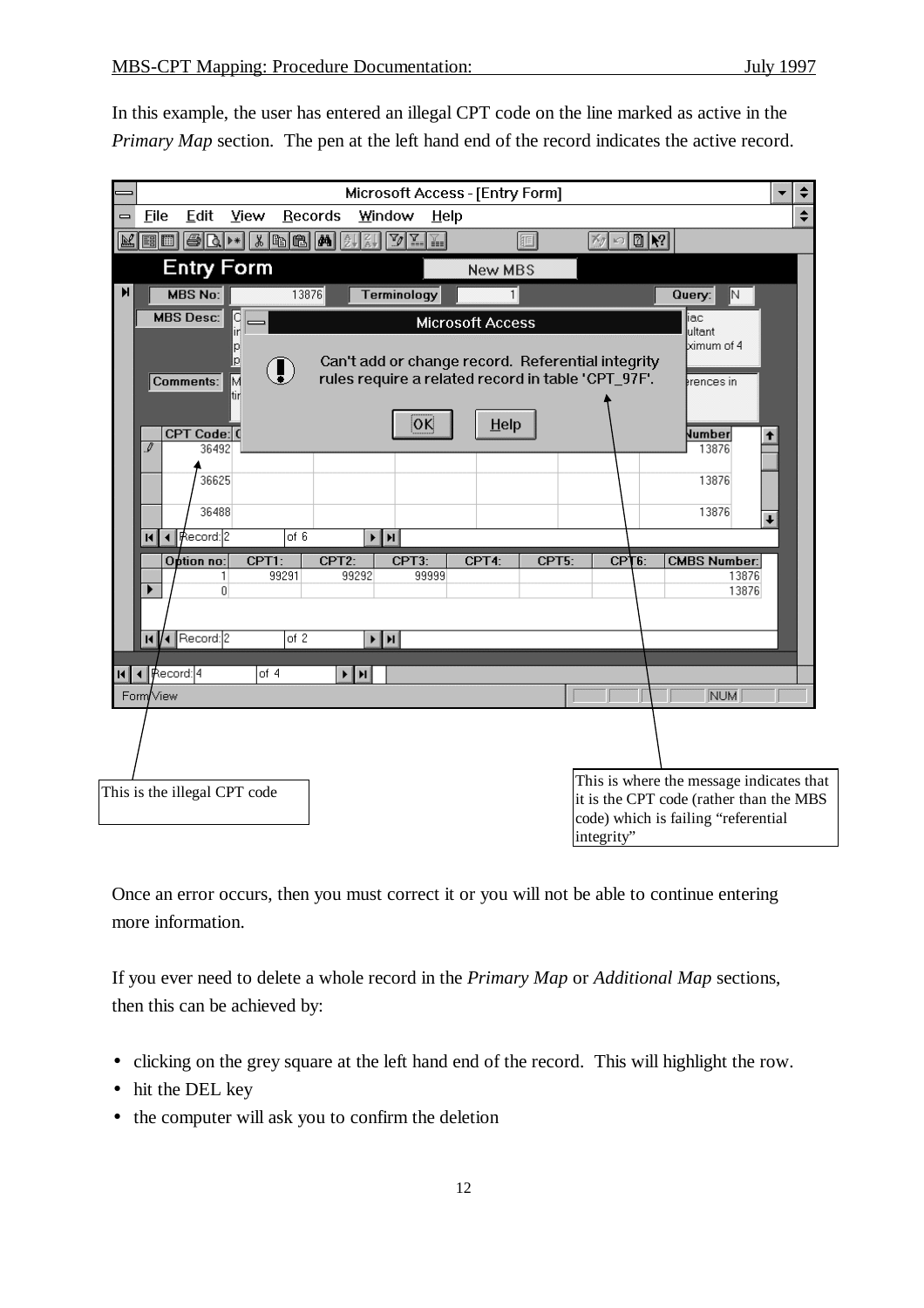#### **4. REPORTING**

As with Data Entry, you need to be at the Main Screen to Report.

The first time you run a report you must do it by clicking the "Run Report" button. Before you do this remember that running a report will tie up your computer for several minutes.

You will be able to tell that the Report is being produced because the cursor will appear as an hourglass.

At the end of a few minutes you will be prompted to enter the lower and upper bound of the MBS numbers that you want reported. This enables you to "zone in" on a particular set of codes, perhaps from a specific Group or Sub-Group rather than having all codes reported in one go. You can run out separate reports for different Groups/Sub-Groups by using the "Quick Report" button.

|                              |             |                                |           |                                                 | Microsoft Access - [Main Menu]                                   |                   |                     |               |        |            | $\div$             |
|------------------------------|-------------|--------------------------------|-----------|-------------------------------------------------|------------------------------------------------------------------|-------------------|---------------------|---------------|--------|------------|--------------------|
| $\qquad \qquad \blacksquare$ | <b>File</b> | Edit                           | View      | Records                                         | Window                                                           | Help              |                     |               |        |            | $\hat{\mathbf{z}}$ |
|                              | el<br>中田    | 4<br>$\mathbb{Z}$              | ¥,<br>ver | hici<br>leg                                     | 白曜<br>회<br>$ \mathbf{x} $                                        | 御個                | 御話<br>圖<br>眶        | $\sim$ 0 $\,$ |        |            |                    |
|                              |             | Data Entry<br><b>Edit Data</b> |           | $Profes =$                                      | <b>Lowest MBS number</b><br>required in the report<br>0<br>Quick | Lowest MBS number | <b>OK</b><br>Cancel |               | ∣βtudy | Quit       |                    |
|                              |             |                                |           |                                                 | Report                                                           |                   |                     |               |        |            |                    |
|                              |             |                                |           |                                                 |                                                                  |                   |                     |               |        |            |                    |
|                              |             |                                |           | Delete selection without copying onto Clipboard |                                                                  |                   |                     |               |        | <b>NUM</b> |                    |

Note how the lower bound defaults to MBS code "1" if you just click "OK"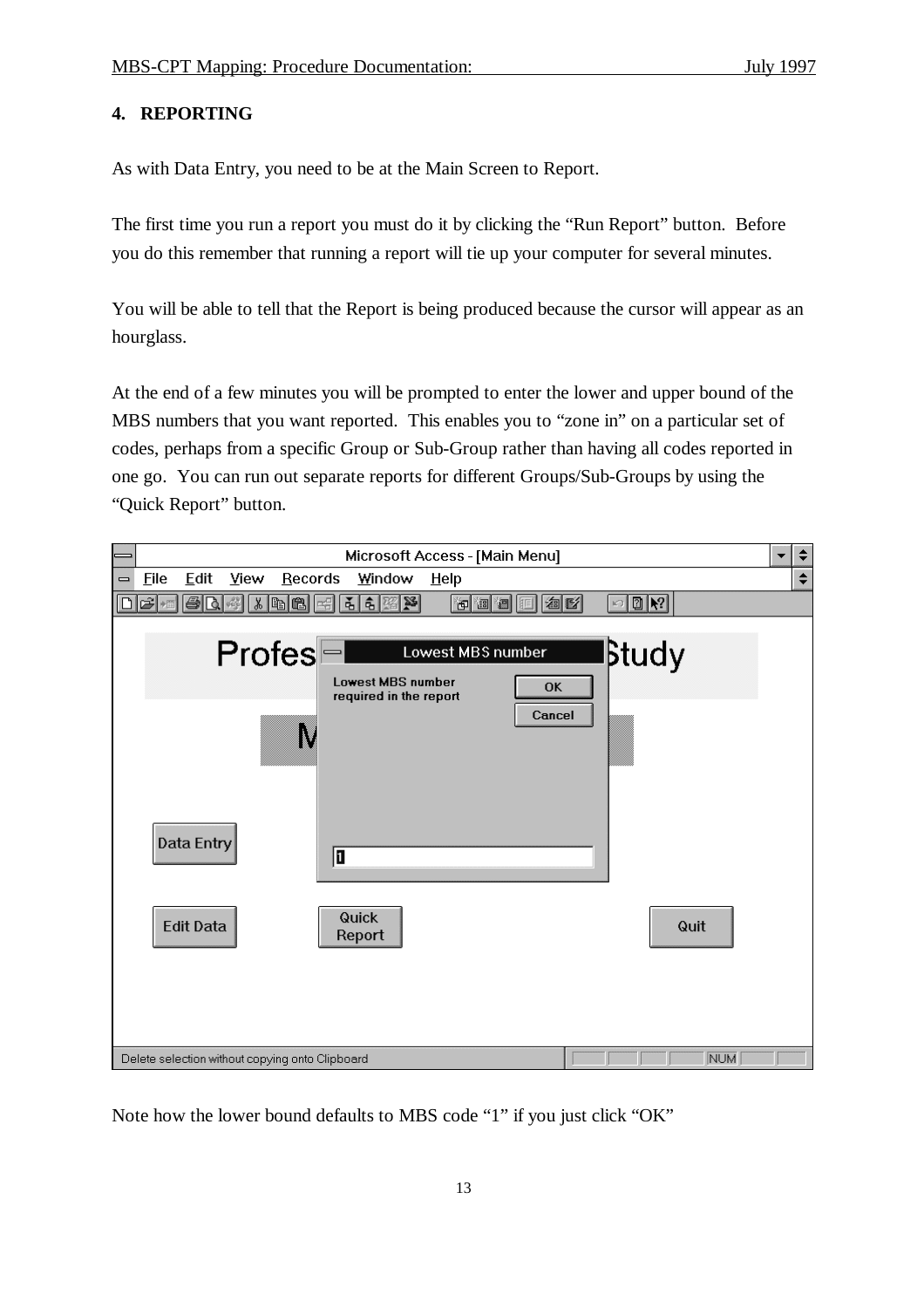A similar screen prompts you for the upper bound and, from there, the report will be produced fairly quickly.

The report can be printed by selecting "File" on the menu bar, and then "Print..." from the sub-menu.

On the screen, the report should look something like this:

|                              |             |                                       |                                                                                                                                                                        |                                                                                                                                                                                                                                                      |                                                                                                                                                          | Microsoft Access - [Report: ORS Final Mapping Report]                                                                                                                                                                                                                                                                                                                                                                                                             |              |                            |            | ÷      |
|------------------------------|-------------|---------------------------------------|------------------------------------------------------------------------------------------------------------------------------------------------------------------------|------------------------------------------------------------------------------------------------------------------------------------------------------------------------------------------------------------------------------------------------------|----------------------------------------------------------------------------------------------------------------------------------------------------------|-------------------------------------------------------------------------------------------------------------------------------------------------------------------------------------------------------------------------------------------------------------------------------------------------------------------------------------------------------------------------------------------------------------------------------------------------------------------|--------------|----------------------------|------------|--------|
| $\qquad \qquad \blacksquare$ | <b>File</b> | Edit                                  | <b>View</b>                                                                                                                                                            | Format                                                                                                                                                                                                                                               | <u>W</u> indow                                                                                                                                           | Help                                                                                                                                                                                                                                                                                                                                                                                                                                                              |              |                            |            | $\div$ |
| $\mathbb{R}$                 |             |                                       |                                                                                                                                                                        |                                                                                                                                                                                                                                                      |                                                                                                                                                          | $\mathcal{U}$<br>図                                                                                                                                                                                                                                                                                                                                                                                                                                                | H<br>印       | $\blacktriangleright$<br>Ø |            |        |
| $\vert \vert$                | ∥Page: 6    | <b>MBSNb</b><br>132D<br>13230<br>1330 | 30359<br><b>CFT Cale&gt; Rimay Maying</b><br>ىم<br>ت<br>پ<br>Keyto CPT Codes<br>1320<br>13230<br>1320<br>murcle<br><b>NCCH Connects</b><br>Mandoy, Ady 14, 1997<br>E E | س<br>س<br>س<br><b>Additional Magaings</b><br>Optim Number<br>38329 W.K<br>Depite themany possible ands sets, this is assundimap in that most<br>likely all cases would be awared in one of the CPT aptions.<br>MapRatio<br>Cate to Cate<br>1:03<br>2 | س<br>س<br>س<br>88331 Com<br>3832 W.<br>Martectamy, redicel, in cluding perclared murreler, exillery lymph nader<br><b>Map Gradings</b><br>Teninday:<br>4 | Breat, radical or modified radical masted any with a without frozen section biopay=20(Accist);<br>ىم<br>س<br>-<br>س<br>ىم<br>س<br>33339 am<br>Martectamy, redical, in cluding percharal murreles, exillary and internal mammary lymph nades: (Urban type aperation)<br>Mertecteny, medified redical, including collary lymph reder, with an without pectandir minor muncle, but excluding pectandir major<br>Clinician Comments<br><b>Guilty of Map</b><br>6<br>4 | <b>MARCO</b> |                            |            |        |
|                              | Ready       |                                       |                                                                                                                                                                        |                                                                                                                                                                                                                                                      |                                                                                                                                                          |                                                                                                                                                                                                                                                                                                                                                                                                                                                                   |              |                            | <b>NUM</b> |        |

You should be able to recognise all the information you have entered. "Report" also creates two additional pieces of information:

- "Map Ratio" represents the number of CPT codes used in the mapping.
- "Code to Code" indicates the complexity of the map, ranging from Code 4 indicating a "one-to-one" map, to Code 1 which is a complex map involving both ANDs and ORs.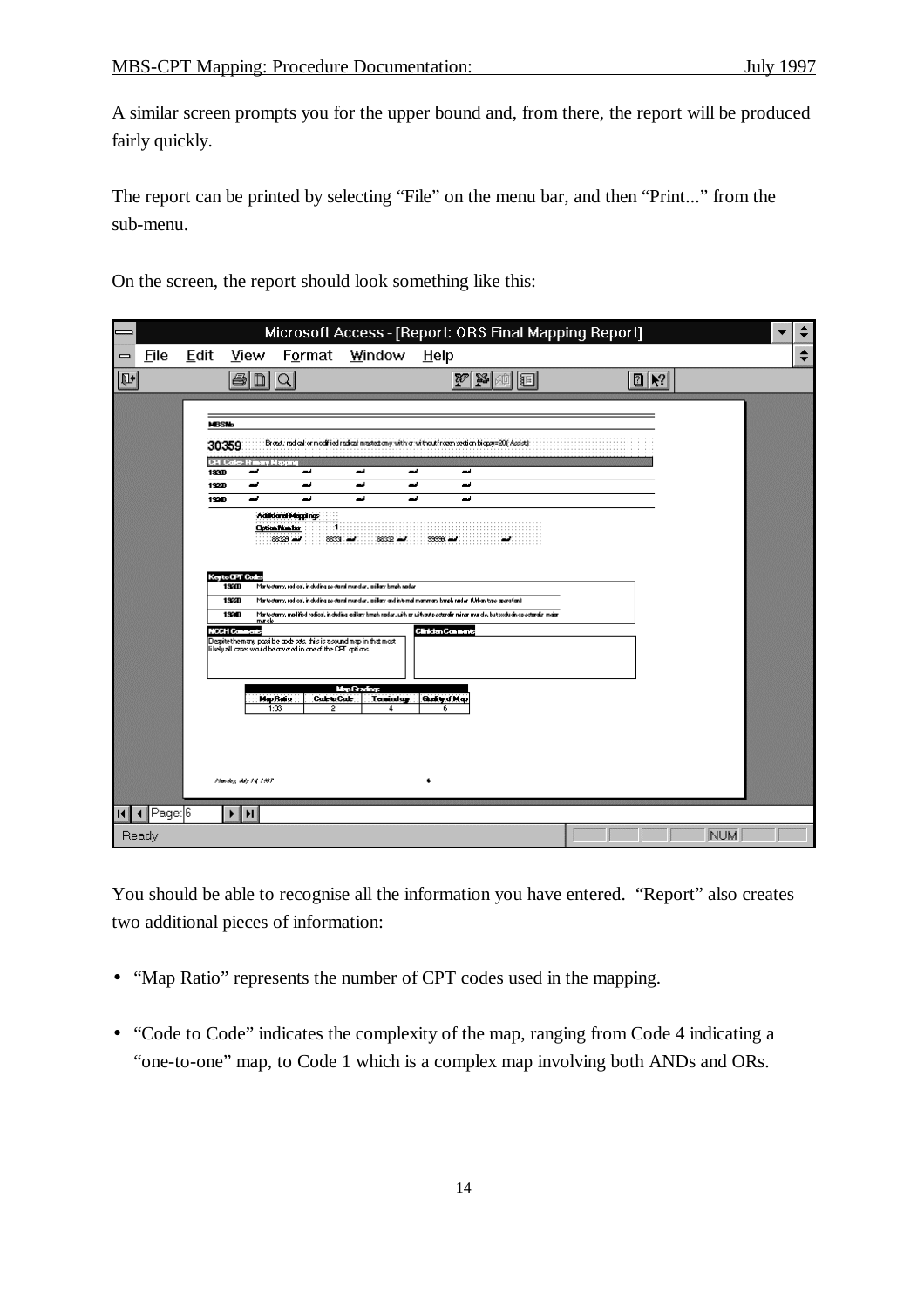#### **4.1 "Quick Report"**

"Quick Report" is provided so that you can produce another report based on different upper and lower MBS item numbers. It runs much more quickly than "Run Report".

However note that "Quick Report" only includes information that had been key-entered on the last occasion that you used "Run Report". **If you want to include newly entered information in your report, then you must use "Run Report".** Whenever you use "Quick Report" it reminds you of this fact by displaying the following message.



Just click on "OK" to continue ... but you have been warned!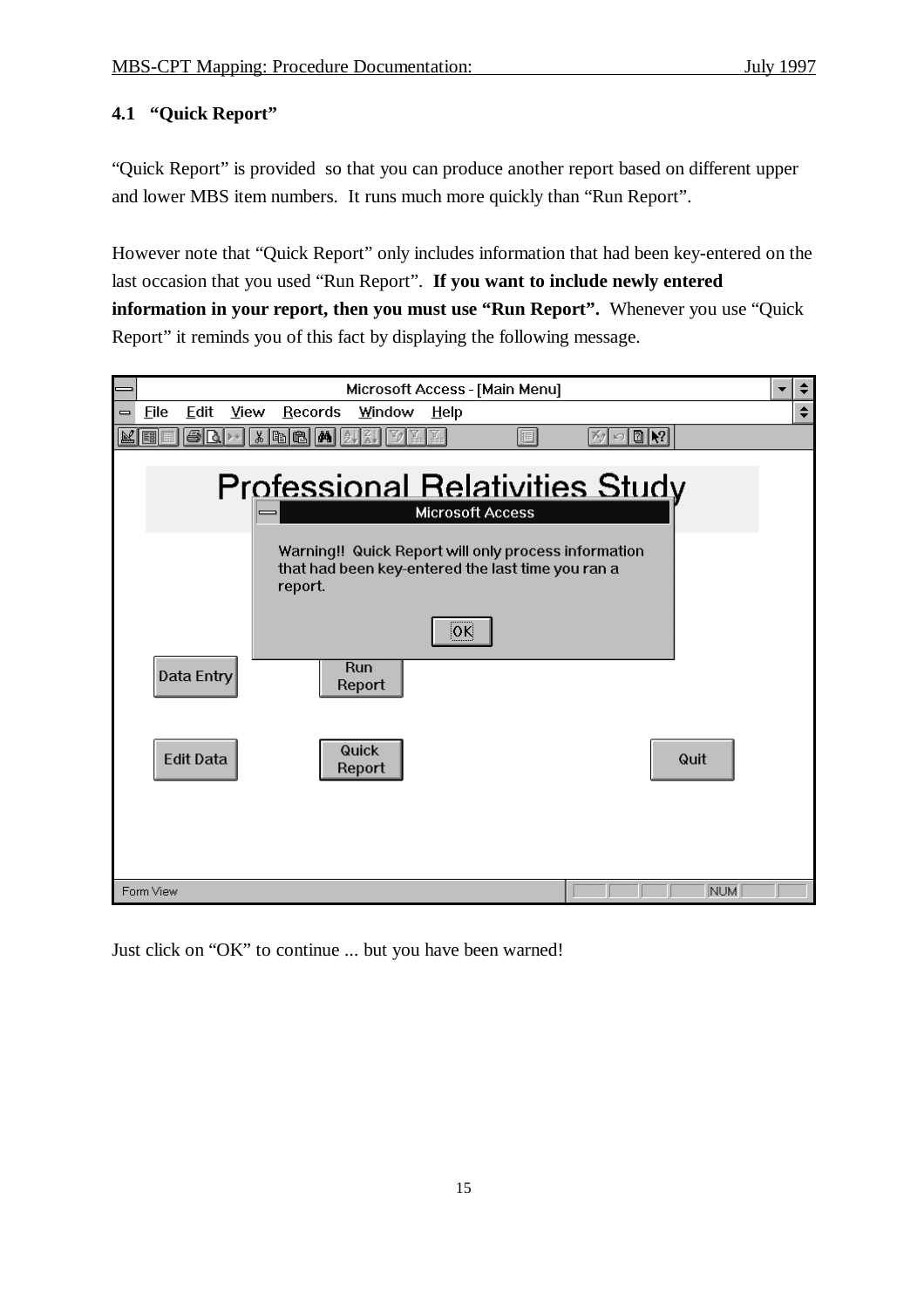### **4.2 Report error messages**

The error that is most likely to occur when running reports is selecting upper and lower bounds that exclude all MBS codes. If you accidentally do this, you will receive a message similar to the one shown below just before the report is produced.

| =                            |                                     |                   |                                                 |                                           |                                     |                                              | Microsoft Access - [Report: ORS Final Mapping Report] |                                                 |            |               |                      |
|------------------------------|-------------------------------------|-------------------|-------------------------------------------------|-------------------------------------------|-------------------------------------|----------------------------------------------|-------------------------------------------------------|-------------------------------------------------|------------|---------------|----------------------|
| $\qquad \qquad \blacksquare$ | <b>File</b>                         | Edit              | View                                            | Format                                    | Window                              | Help                                         |                                                       |                                                 |            |               | $\spadesuit$         |
| $\mathbb{R}$                 | 睚                                   | 4<br>$\mathbb{Z}$ |                                                 | $\mathbf{k}$ b $\mathbf{a}$<br>峰          | $\frac{Z}{A}$<br>$\frac{A}{Z}$<br>V | K<br>¥                                       | 洞                                                     | $\circ$ 0 $\cdot$<br>$\mathbb{X}_{\mathcal{J}}$ |            |               |                      |
|                              |                                     |                   |                                                 |                                           |                                     |                                              |                                                       |                                                 |            |               | $\ddot{\phantom{1}}$ |
|                              |                                     |                   |                                                 |                                           |                                     |                                              |                                                       |                                                 |            |               |                      |
|                              |                                     |                   |                                                 |                                           |                                     |                                              | <b>Microsoft Access</b>                               |                                                 |            |               |                      |
|                              |                                     |                   |                                                 |                                           |                                     |                                              | Object has no value                                   |                                                 |            |               |                      |
|                              |                                     |                   |                                                 |                                           |                                     |                                              |                                                       |                                                 |            |               |                      |
|                              |                                     |                   |                                                 |                                           |                                     | $\overline{\overline{\mathsf{O}}\mathsf{K}}$ | $Help$                                                |                                                 |            |               |                      |
|                              |                                     |                   |                                                 |                                           |                                     |                                              |                                                       |                                                 |            |               |                      |
|                              |                                     |                   |                                                 |                                           |                                     |                                              |                                                       |                                                 |            |               |                      |
|                              |                                     |                   |                                                 |                                           |                                     |                                              |                                                       |                                                 |            |               |                      |
|                              |                                     |                   |                                                 |                                           |                                     |                                              |                                                       |                                                 |            |               |                      |
|                              |                                     |                   |                                                 |                                           |                                     |                                              |                                                       |                                                 |            |               |                      |
|                              |                                     |                   |                                                 |                                           |                                     |                                              |                                                       |                                                 |            |               |                      |
|                              |                                     |                   |                                                 |                                           |                                     |                                              |                                                       |                                                 |            |               |                      |
|                              |                                     |                   |                                                 |                                           |                                     |                                              |                                                       |                                                 |            |               |                      |
|                              |                                     |                   |                                                 |                                           |                                     |                                              |                                                       |                                                 |            |               | $\ddot{\phantom{1}}$ |
| A                            | $\sqrt{\left \text{Page}\right }$ 1 |                   | $\blacktriangleright$ $\parallel$ H $\parallel$ | $\leftarrow$                              |                                     |                                              |                                                       |                                                 |            | $\rightarrow$ |                      |
|                              |                                     |                   |                                                 | Formatting page, press Ctrl+Break to stop |                                     |                                              |                                                       |                                                 | <b>NUM</b> |               |                      |

Once again, just click on "OK" to continue. Your report, however will be blank.

This is actually quite a good way to produce a blank report if you need one to, for instance, draft some mapping onto paper.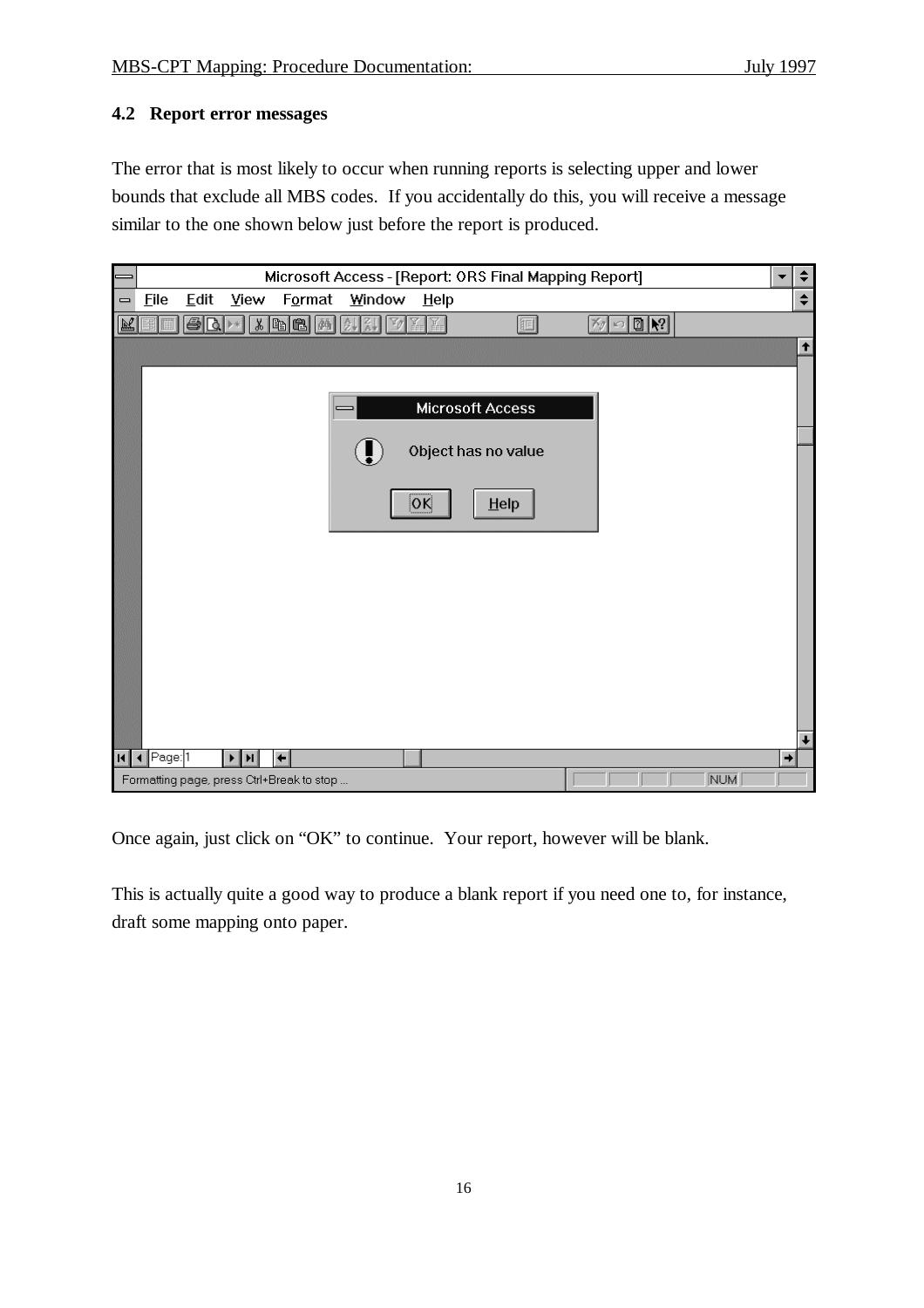#### **5. MAP RATING DEFINITIONS**

#### **5.1 Terminology rating**

The rating of terminology is difficult as there is considerable judgement required on behalf of the project officer to determine the overall concept of terms used in the MBS with those used in CPT. It is important to select terminology criteria in terms of whether the descriptions of items in MBS are equivalent (or not) in CPT. Concepts such as the aim of the procedure and the setting do not need to be considered when matching terminology.

The following ratings have been devised for terminology ratings:

- $3 =$  Exact match where the terminology used to describe the MBS item number and CPT code is exactly the same or synonymous.
- $2 =$  Partial match where the concepts (in terms of terminology) of MBS items match with CPT codes but there are not the same. Includes when some elements of the item may be missed in the CPT code(s) selected or some extraneous elements may be included by assignment of the CPT code.
- 1 = Partial match/poor this is the same as criteria  $2$ ", however, should be used where the quality of the partial match is really poor. *Note: this has been included to try and separate some of the really poor partial matches (i.e. several terminology concepts do not match) from "2". Where it is difficult to differentiate whether partial matches are "good" or "poor" always assign a "2'.*
- $0 =$ No match

#### **NOTE:**

- a) The aim of procedure and setting should not be considered when determining terminology ratings
- b) It is important that all elements in the MBS item (or CPT code if backward mapping) are considered when assigning the above criteria.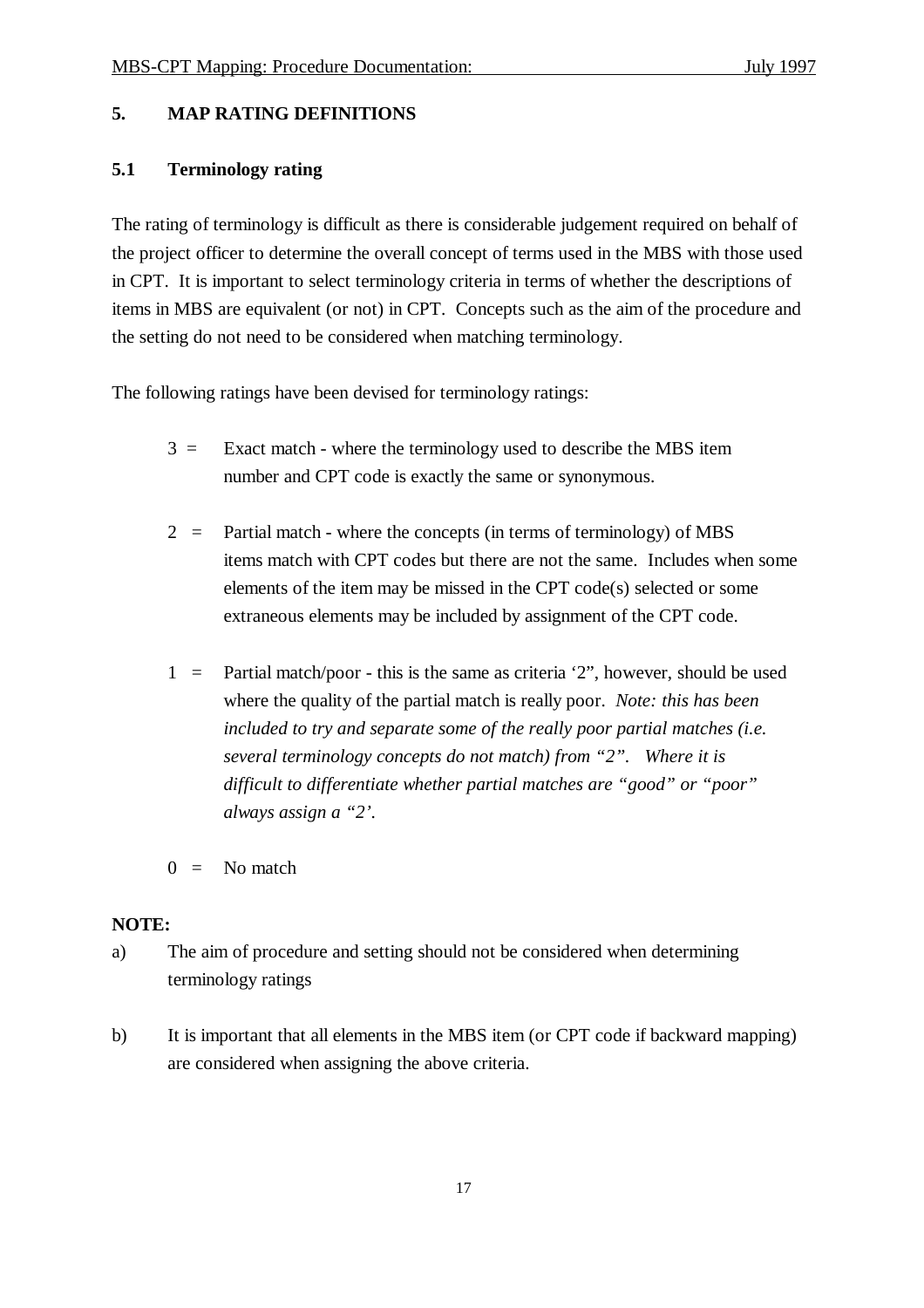### **5.2 Code to code rating**

This item is automatically calculated by the database. The ratings are as follows:

| $4 = 1:1$ map     | (i.e. on MBS item number is completely described by one CPT<br>code)                                                                                                                                                                                                                                                                                                       |
|-------------------|----------------------------------------------------------------------------------------------------------------------------------------------------------------------------------------------------------------------------------------------------------------------------------------------------------------------------------------------------------------------------|
| $3 = 1:1$ map     | (i.e. one MBS item number requires one set of CPT codes to<br>completely describe it, but the codes within the set are all<br>joined by 'and' meaning all the CPT codes combined will<br>completely describe the MBS number)                                                                                                                                               |
| $2 = 1:>1$ map    | (i.e. elements of one MBS item may be described by a number<br>of CPT codes - e.g. if the item number includes a "with or<br>without" - so there are a number of single CPT codes each of<br>which could, under certain circumstances, match the item<br>number; there will only be one CPT code on a line, indicating<br>that the relationship between them are all "or") |
| $1 = 1 > 1$ map   | (i.e. elements of one MBS item may be described by more than<br>one set of CPT codes, so there will be a combination of "and"<br>and "or" relationships ("and" between the codes of each set,<br>and "or" between the sets)                                                                                                                                                |
| $0 =$<br>no match | (i.e. it is impossible to locate a CPT code or codes that<br>describe the item number at all)                                                                                                                                                                                                                                                                              |

### **5.3 Quality of map**

This item is automatically calculated by the database. The quality of map is simply the addition of both the terminology rating and the code to code rating.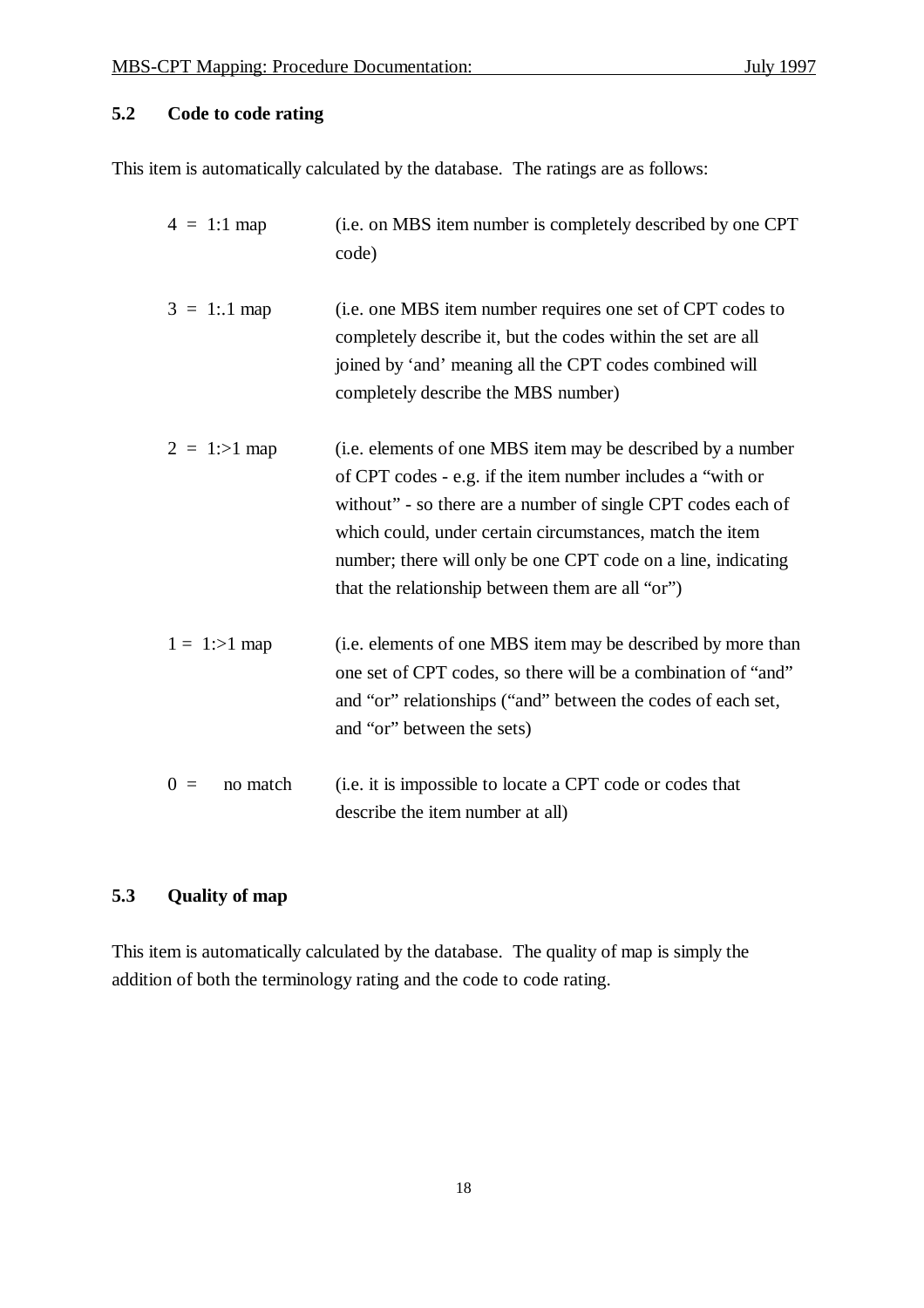#### **5.4 Map ratio**

The map ratio is automatically calculated by the database. This ratio assess the number of CPT codes that have been mapped from the MBS code.

For example, MBS code 36506 (*Renal transplant, performed by vascular surgeon and urologist operating together - vascular anastomosis, including after-care*) maps to the following combination of CPT codes.

|           | 50360                 |
|-----------|-----------------------|
| <b>OR</b> | 50365                 |
| OR.       | $(50380$ AND $50234)$ |
| OR.       | $(50380$ AND $50220)$ |

The map ratio would be 1:5 as there are 5 distinct CPT codes to which the MBS code maps. Note: if the same CPT code is repeated, this is only counted once in the map ratio.